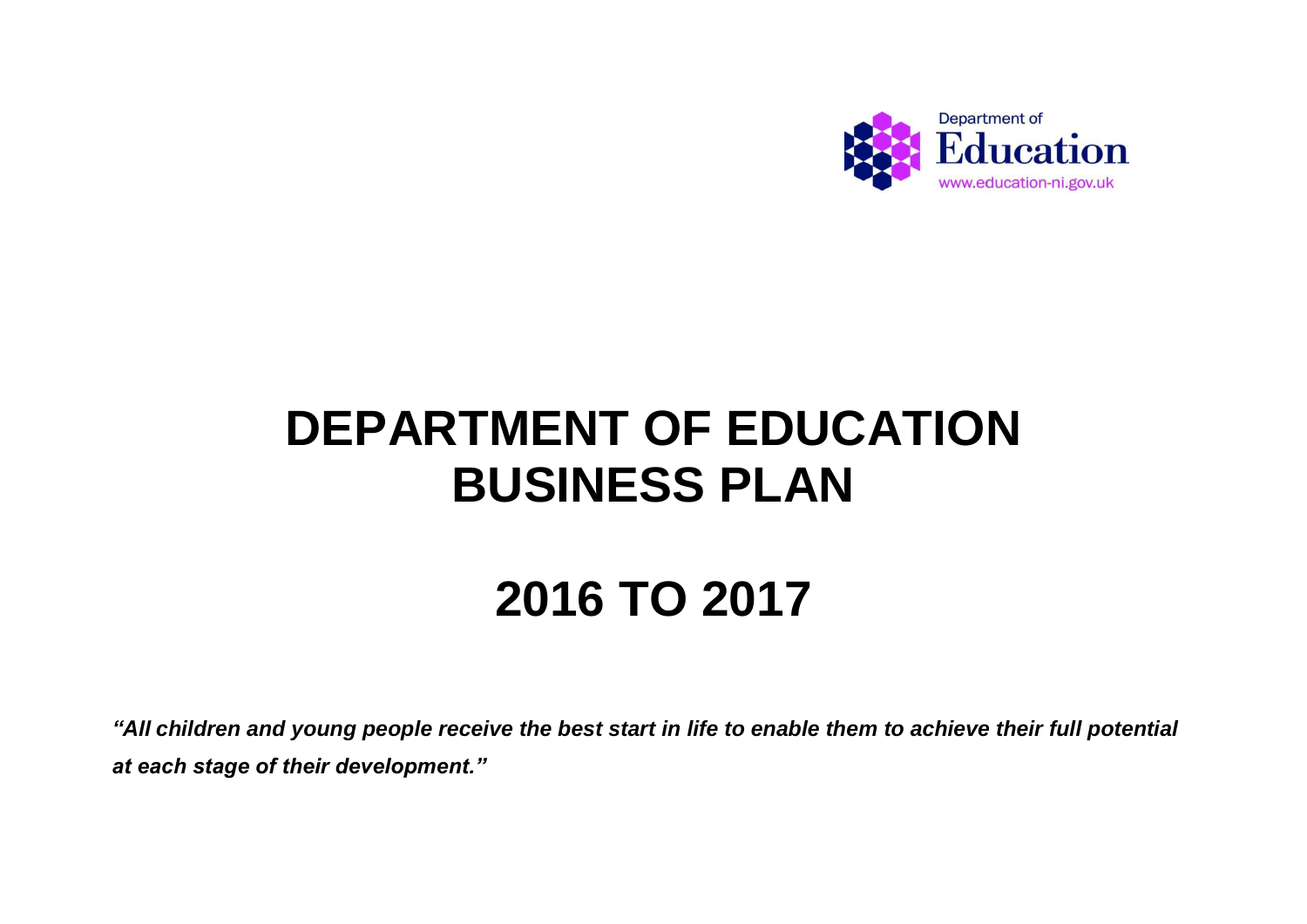### **CONTENTS**

| Introduction            |                                                                                | Page 3  |
|-------------------------|--------------------------------------------------------------------------------|---------|
| <b>Corporate Goal 1</b> | Improving the wellbeing of children and young people                           | Page 6  |
| Corporate Goal 2        | Improving outcomes for all                                                     | Page 9  |
|                         | Corporate Goal 3   Closing the performance gap, increasing access and equality | Page 16 |
|                         | Corporate Goal 4   Developing the education workforce                          | Page 21 |
| Corporate Goal 5        | Improving the learning environment                                             | Page 23 |
|                         | Corporate Goal 6   Transforming the governance and management of education     | Page 28 |
| Corporate Goal 7        | Discharging our corporate responsibilities effectively                         | Page 30 |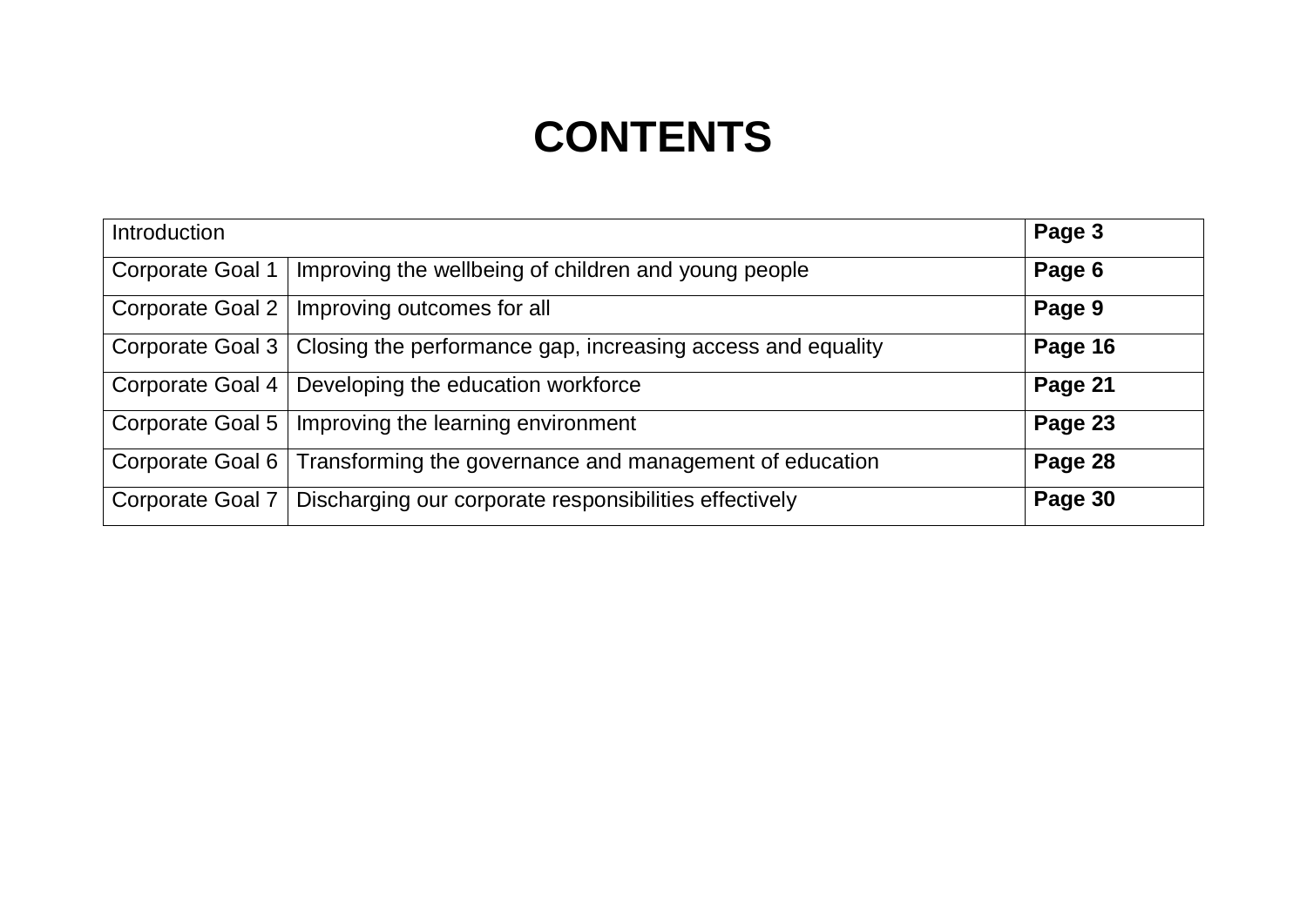#### **Introduction**

This business plan reflects the key priorities and objectives for the new Department of Education (DE) during the 2016/17 financial year in support of the draft Programme for Government (PfG) framework 2016-2021, which is currently out for consultation. As such, the DE Business Plan will be updated throughout the course of the year to reflect the move toward an outcome-based approach, as and when PfG 2016-2021 has been agreed and finalised. Currently the Department's plan is set out under the following seven corporate goals:

- **Improving the wellbeing of children and young people** through ensuring that all of our children and young people grow up in a society that provides the support they need to achieve their potential. This Corporate Goal supports the draft PfG Indicator 15: Improve child development.
- **Raising standards for all**  through high quality early years provision, excellent teaching and learning in the classroom and effective provision of youth and other children's services, ensuring that all young people enjoy and do well in their learning and their achievements and attainment are appropriately recognised and celebrated, including through qualifications. This Corporate Goal supports the draft PfG Indicator 11: Improve educational outcomes.
- **Closing the performance gap, increasing access and equality** addressing the underachievement that can hold our children and young people back; ensuring that young people who face barriers or are at risk of social exclusion are supported to achieve to their full potential; and ensuring that our services are planned effectively on an area basis to provide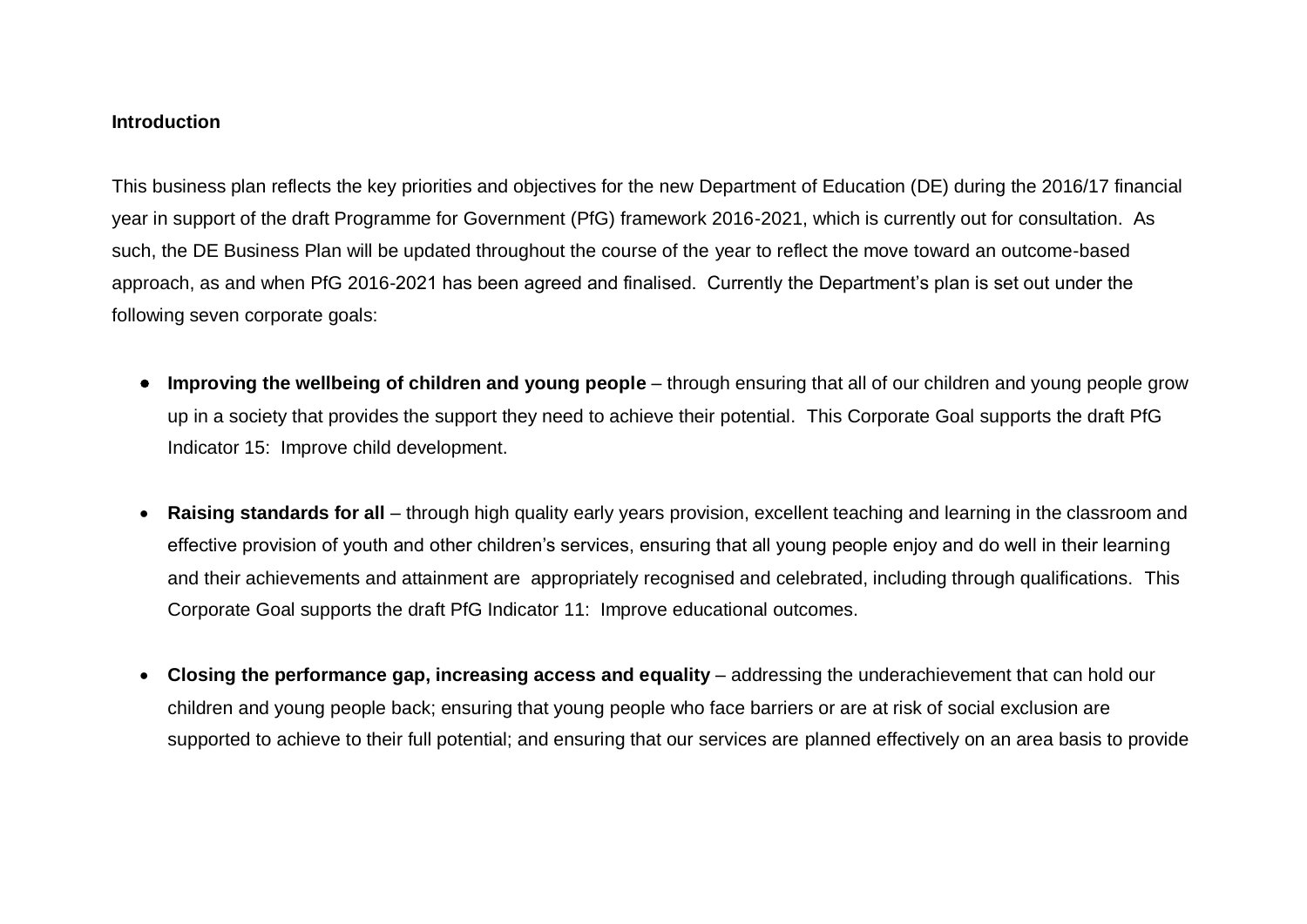children and young people with full access to high-quality learning experiences, both in school and out of school. This Corporate Goal supports the draft PfG Indicator 12: Reduce educational inequality.

- **Developing the education workforce** recognising the particular professional role of early years providers, teachers and school leaders in delivering an effective, age-appropriate curriculum and raising standards and also the important role of other education professionals and those who support them. This Corporate Goal supports the draft PfG Indicator 13: Improve the quality of education.
- **Improving the learning environment** making sure that strategic investment supports the delivery of the area plans; that the premises in which young people grow and learn are safe, fit for purpose and conducive to learning; and that the environment provides opportunities for sharing and for building a more cohesive society. This Corporate Goal supports the draft PfG Indicator 13: Improve the quality of education.
- **Transforming the governance and management of education** ensuring that the arrangements for governing and managing education here are modern, accountable and child-centred and that education services are delivered efficiently and effectively in support of schools.
- **Discharging our corporate responsibilities effectively –** ensuring that the specific corporate responsibilities that rest with it as a government department are effectively and efficiently discharged.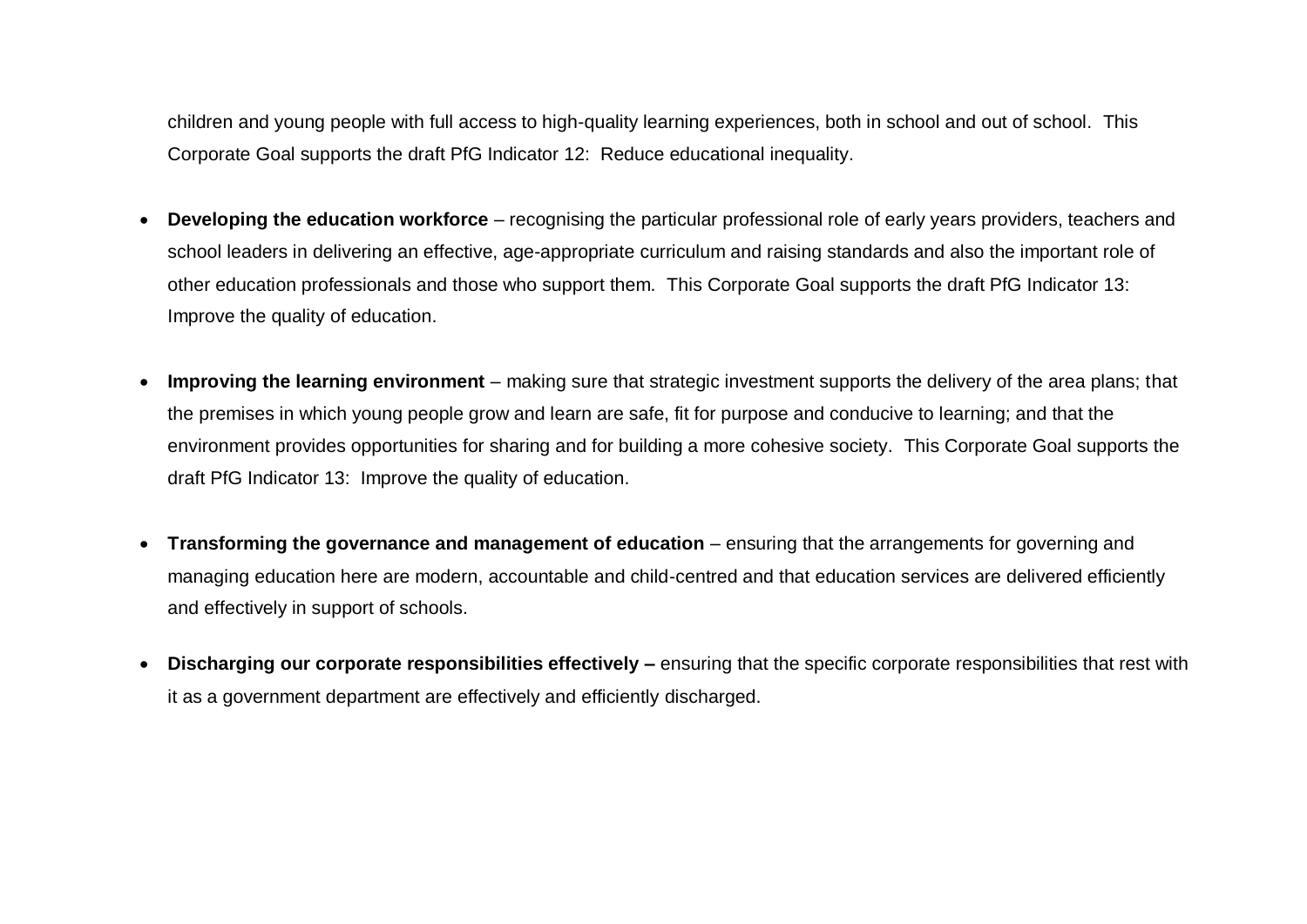The Department's annual business plan is published on its website. It is subject to review to take account of any issues that may affect achievement of targets and progress in delivering on commitments is monitored regularly by the Departmental Board. An end-year progress report will also be published on the website.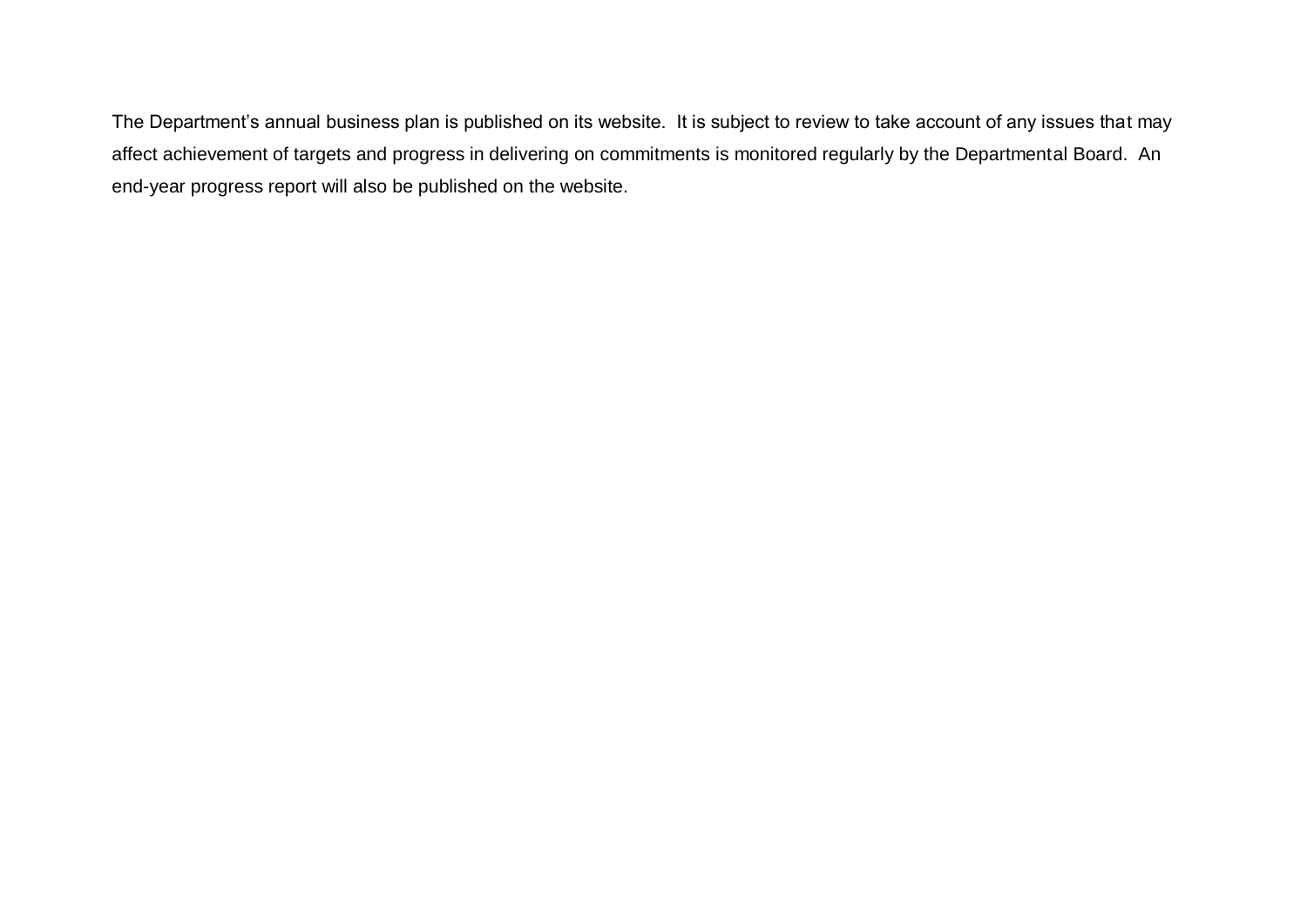#### **DEPARTMENT OF EDUCATION BUSINESS PLAN - 2016 to 2017**

#### **CORPORATE GOAL 1: IMPROVING THE WELL-BEING OF CHILDREN AND YOUNG PEOPLE**

| Area                                     | <b>Key Success Indicator</b>                                                                                                                       | <b>Commitment/Action</b>                                                                                                                                                        | <b>Lead Directorate</b>                    |
|------------------------------------------|----------------------------------------------------------------------------------------------------------------------------------------------------|---------------------------------------------------------------------------------------------------------------------------------------------------------------------------------|--------------------------------------------|
| Children's Services Co-<br>operation Act | New Children's Strategy<br>published and laid in the<br>Assembly by December<br>2016 as required by the Act.                                       | 1.1 Finalise co-design work on the<br>strategy by June 2016.                                                                                                                    | <b>Children and Young</b><br><b>People</b> |
|                                          |                                                                                                                                                    | 1.2 Consult on a draft strategy from<br>August to September 2016.                                                                                                               |                                            |
|                                          |                                                                                                                                                    | 1.3<br>Final<br>Strategy agreed<br>and<br>published by December 2016.                                                                                                           |                                            |
|                                          | Arrangements in place<br>monitoring<br>for<br>and<br>reporting on the Act by<br>March 2017.                                                        | <b>1.4</b> Develop and agree monitoring<br>mechanism<br>and<br>reporting<br>arrangements to ensure report in line<br>with Art 5 of the Act is laid in Assembly<br>by June 2018. |                                            |
| <b>Play and Leisure</b>                  | child<br>Every<br>playing<br>adult<br>every<br>more;<br>encouraging and valuing<br>play<br>more;<br>every<br>community<br>supporting<br>play more. | 1.5 Develop a charter for play to<br>promote Article 31 – Right to play.                                                                                                        |                                            |
|                                          |                                                                                                                                                    | 1.6 Finalise the Play and Leisure<br>Signature programme (subject to<br>resources).                                                                                             |                                            |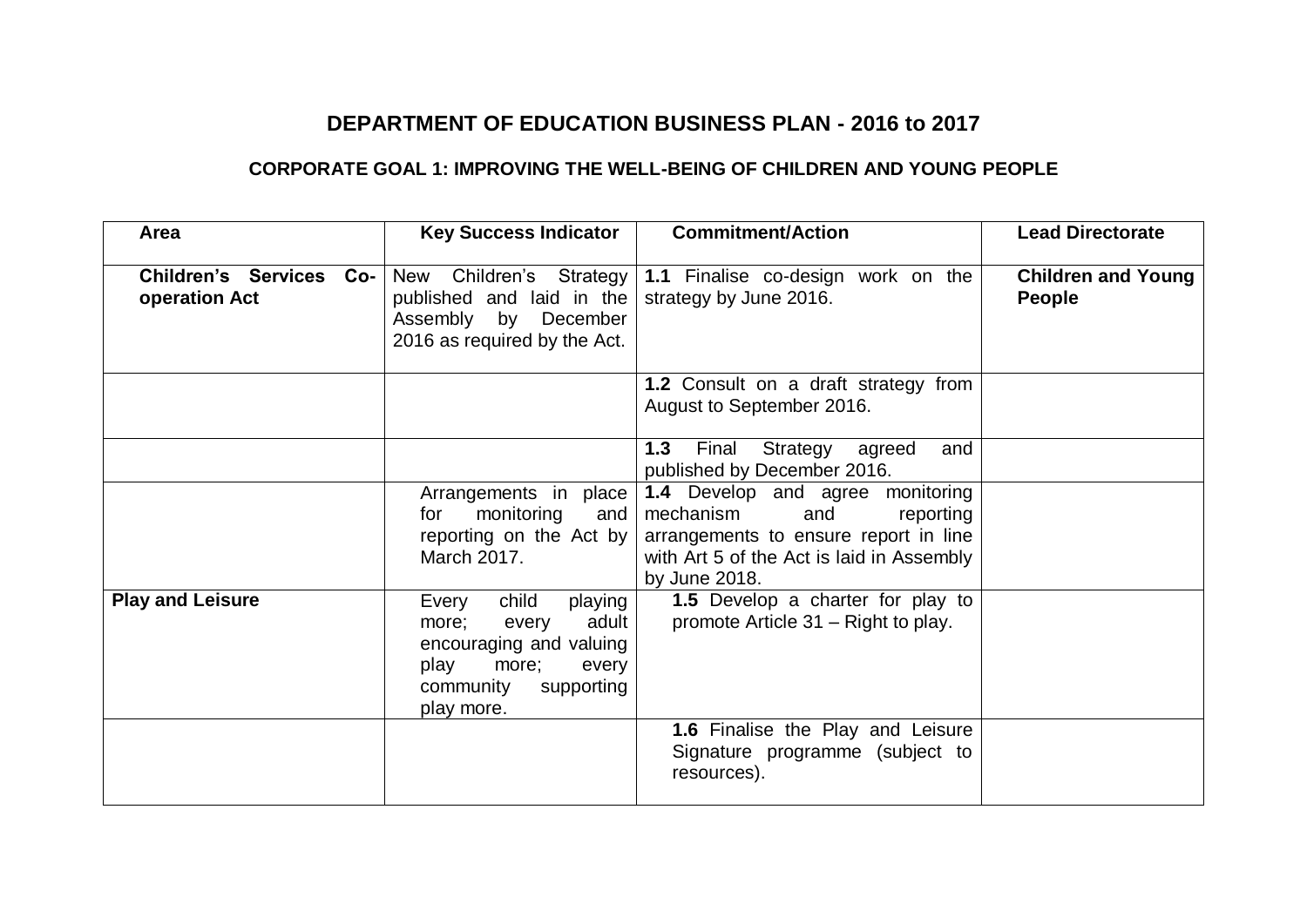| Area                                                                                                                      | <b>Key Success Indicator</b>                                                                                                                             | <b>Commitment/Action</b>                                                                                                                                          | <b>Lead Directorate</b>                                                                                                               |
|---------------------------------------------------------------------------------------------------------------------------|----------------------------------------------------------------------------------------------------------------------------------------------------------|-------------------------------------------------------------------------------------------------------------------------------------------------------------------|---------------------------------------------------------------------------------------------------------------------------------------|
|                                                                                                                           |                                                                                                                                                          | within<br>Embed<br>1.7<br>play<br>the<br>community planning processes.                                                                                            | <b>Children</b><br>and Young<br><b>People</b>                                                                                         |
| <b>Enable</b><br>children<br>and<br>people<br>to<br>young<br>making<br>participate<br>in in<br>decisions that affect them | Identify meaningful ways<br>of giving children and<br>young people a voice<br>and ensuring their voice<br>is heard.                                      | <b>1.8</b> Work with schools to ensure<br>awareness of the pupil participation<br>school circular, and promote best<br>practice using appropriate media.          | Youth, Early Years and<br><b>Childcare</b>                                                                                            |
|                                                                                                                           |                                                                                                                                                          | 1.9 Develop and pilot the Network<br>for Youth model for strengthening<br>participation in the youth service,<br>making effective inks with school's<br>councils. |                                                                                                                                       |
|                                                                                                                           | Children<br>and<br>young<br>people<br>become<br>an<br>integral<br>part of<br>the<br>planning and delivery of<br>services which impact<br>on their lives. | 1.10<br>Develop a<br>process<br>for<br>participation by March 2017 to cover<br>children, young people and families                                                | Children and Young<br><b>People</b><br>working with:<br>Youth, Early Years and<br>Childcare,<br>and the<br><b>Education Authority</b> |
| <b>Elective Home Education</b>                                                                                            | Streamlined practice and<br>procedures for Elective<br>Home Education and<br>information<br>consistent<br>for parents.                                   | 1.11 Oversee the development of Children and Young<br>Home<br>Elective<br>Education<br>arrangements by the<br>Education<br>Authority.                             | <b>People</b>                                                                                                                         |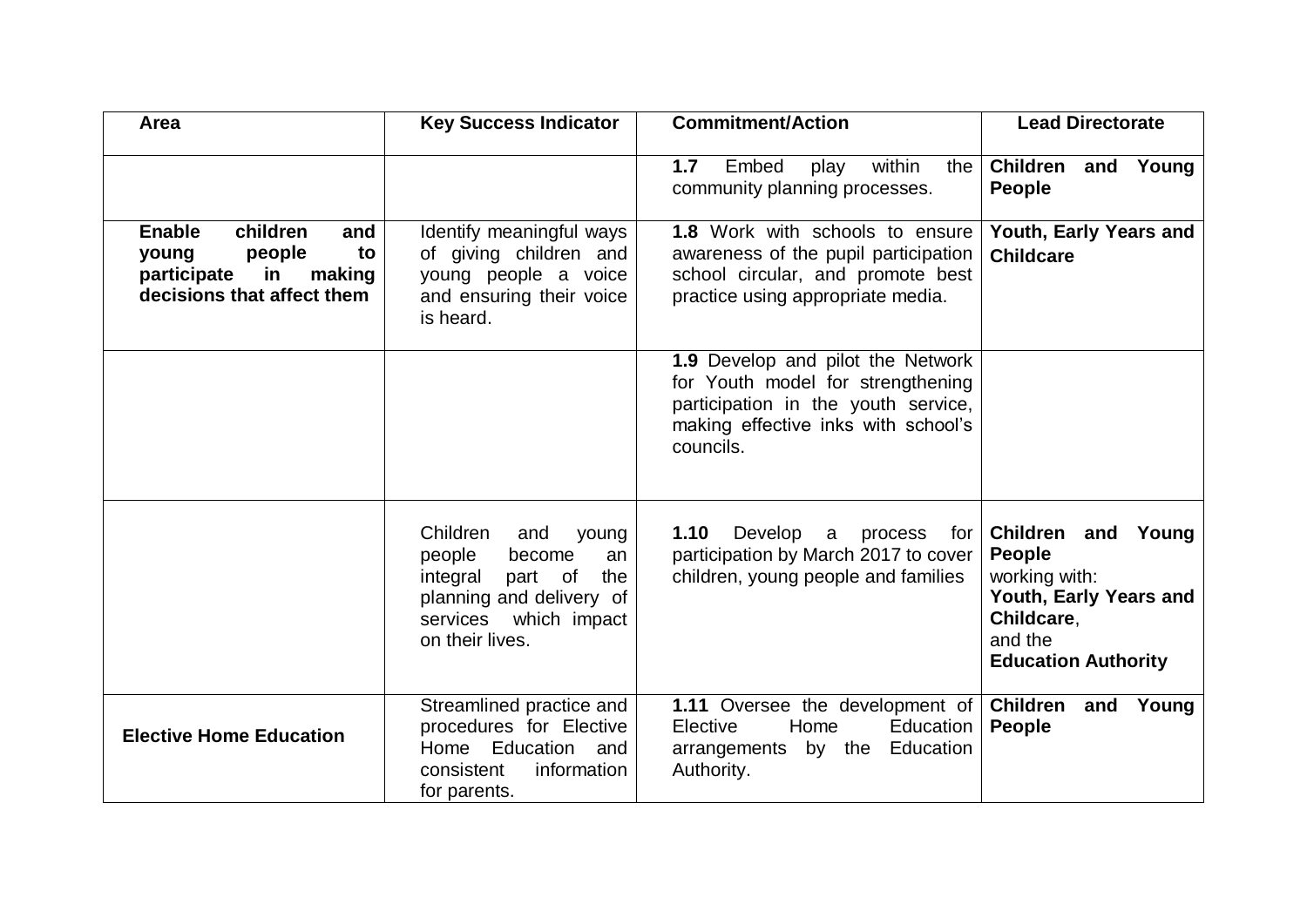| Area                 | <b>Key Success Indicator</b>                           | <b>Commitment/Action</b>                                                                                                                                                                                                               | <b>Lead Directorate</b>                   |  |
|----------------------|--------------------------------------------------------|----------------------------------------------------------------------------------------------------------------------------------------------------------------------------------------------------------------------------------------|-------------------------------------------|--|
| <b>Anti-Bullying</b> | Development<br>Anti-<br>0f<br><b>Bullying Guidance</b> | <b>1.12</b> In consultation with the relevant<br>stakeholders, commence development<br>of guidance on the provisions within the<br>Addressing Bullying in Schools Act (NI)<br>2016 for implementation during the<br>17/18 school year. | Well-<br><b>Inclusion</b><br>and<br>being |  |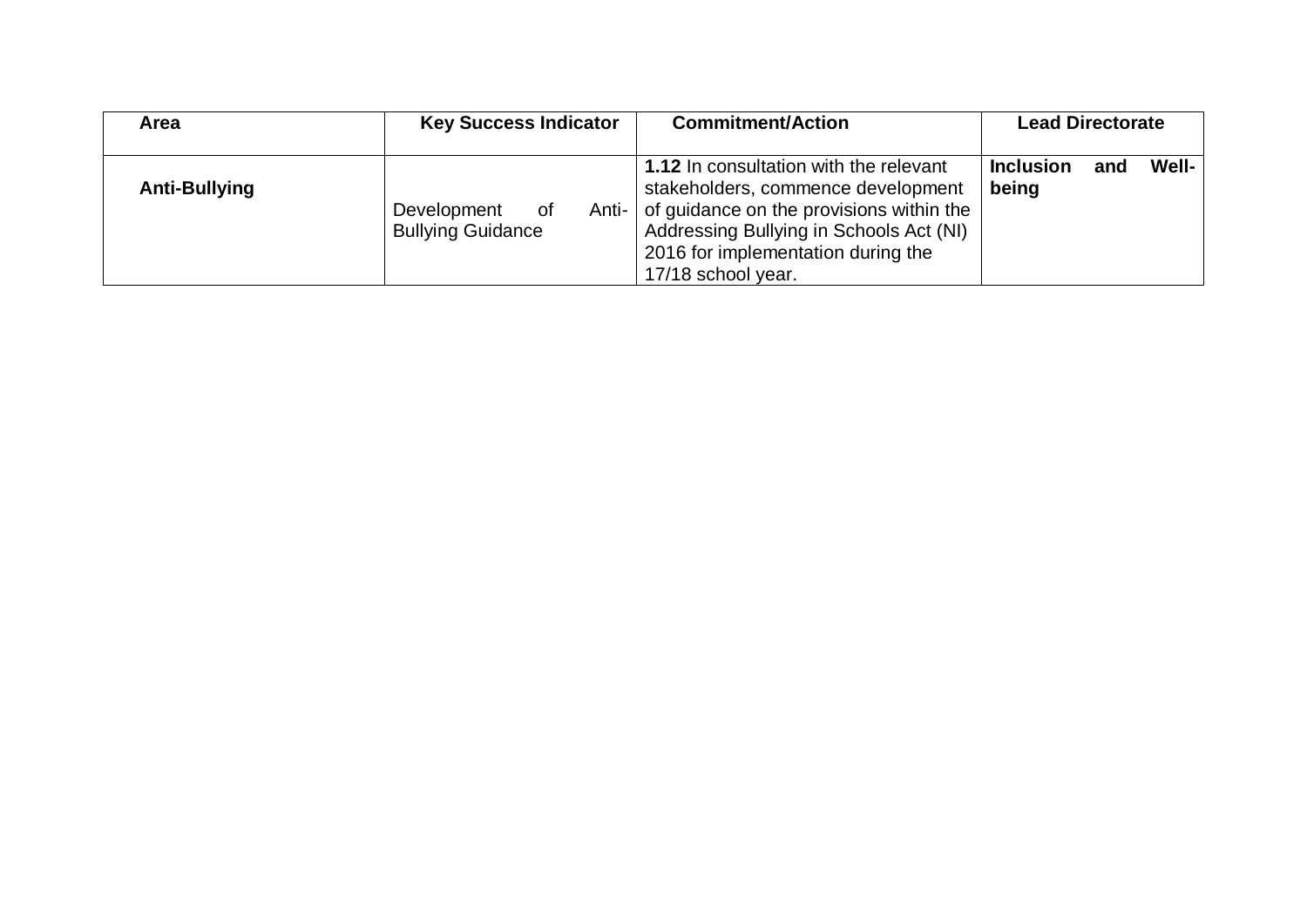#### **CORPORATE GOAL 2: RAISING STANDARDS FOR ALL**

| Area                             | <b>Key Success Indicator</b>                                                           | <b>Commitment/Action</b>                                                                                                                                                 | <b>Lead Directorate</b> |
|----------------------------------|----------------------------------------------------------------------------------------|--------------------------------------------------------------------------------------------------------------------------------------------------------------------------|-------------------------|
|                                  |                                                                                        |                                                                                                                                                                          |                         |
| <b>Early Years and Childcare</b> | A pre-school education place<br>for every family of children<br>aged 3-4 that want it. | 2.1 Ensure sufficient level of Youth, Early Years and<br>provision to meet demand for<br>places.                                                                         | <b>Childcare</b>        |
|                                  |                                                                                        | definition<br>2.2 Review<br>the<br>0f<br>children<br>from<br>'socially                                                                                                   |                         |
|                                  |                                                                                        | circumstances'<br>disadvantaged                                                                                                                                          |                         |
|                                  |                                                                                        | within the 1999 Regulations (and<br>as a priority criterion for non-                                                                                                     |                         |
|                                  |                                                                                        | statutory providers).                                                                                                                                                    |                         |
|                                  | Early years education<br>strengthened and developed                                    | 2.3 Progress implementation of<br>the framework for early years<br>'Learning to Learn' to strengthen<br>and develop early years education<br>and implement key actions.  |                         |
|                                  |                                                                                        | 2.4 Continue to progress the<br>findings of the independent review<br>of Sure Start.                                                                                     |                         |
|                                  |                                                                                        | 2.5 Oversee and contribute to<br>early years cross-departmental<br>stream<br>work<br>and<br>projects<br>including Together: Building a<br>United Community (TBUC), North |                         |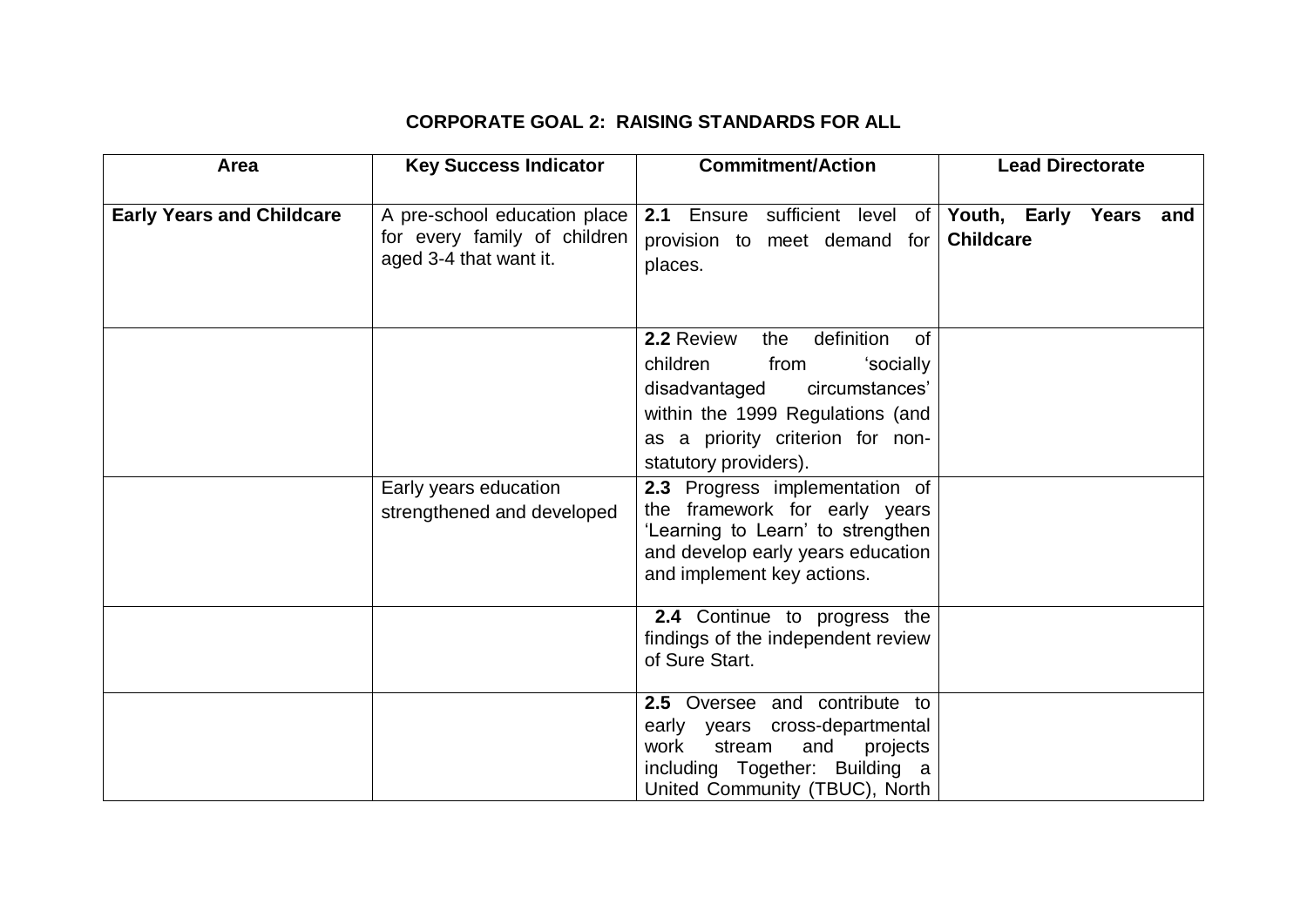| Area                    | <b>Key Success Indicator</b>                                                                                                                                                                                                                                                                                                                                              | <b>Commitment/Action</b>                                                                                                                                                                                                                                                                                                             | <b>Lead Directorate</b> |
|-------------------------|---------------------------------------------------------------------------------------------------------------------------------------------------------------------------------------------------------------------------------------------------------------------------------------------------------------------------------------------------------------------------|--------------------------------------------------------------------------------------------------------------------------------------------------------------------------------------------------------------------------------------------------------------------------------------------------------------------------------------|-------------------------|
|                         |                                                                                                                                                                                                                                                                                                                                                                           | South Ministerial Council (NSMC),<br>British-Irish<br>Council,<br>Atlantic<br>Philanthropies funded<br>projects<br>etc.                                                                                                                                                                                                              |                         |
|                         |                                                                                                                                                                                                                                                                                                                                                                           | 2.6 Manage implementation of the<br>'Getting Ready to Learn' work<br>stream as part of the Delivering<br>Social Change (DSC) signature<br>programme Early Intervention<br>Transformation Programme to<br>provide additional opportunities for<br>parents to develop and maintain a<br>supportive<br>home<br>learning<br>environment. |                         |
| <b>Pupil Attainment</b> | $\frac{0}{0}$<br>the<br>Increase<br>pupils<br>attaining at or above the<br>levels<br>expected<br>ın<br>Communication and<br>Using<br>Maths at the end of Key<br>Stage $(KS)$ $2^1$ to 86% and<br>86%, respectively; and<br>Increase the % of pupils<br>attaining at or above the<br>expected<br>levels<br><i>in</i><br>Communication and Using<br>Maths at the end of Key | 2.7 Continue throughout the life of   Curriculum, Qualifications<br>the plan to implement the school<br>improvement policy, Every School<br>a Good School.                                                                                                                                                                           | and Standards           |

l  $1$  During the financial year 2016/17 the most recent performance data will relate to the 2015/16 academic year.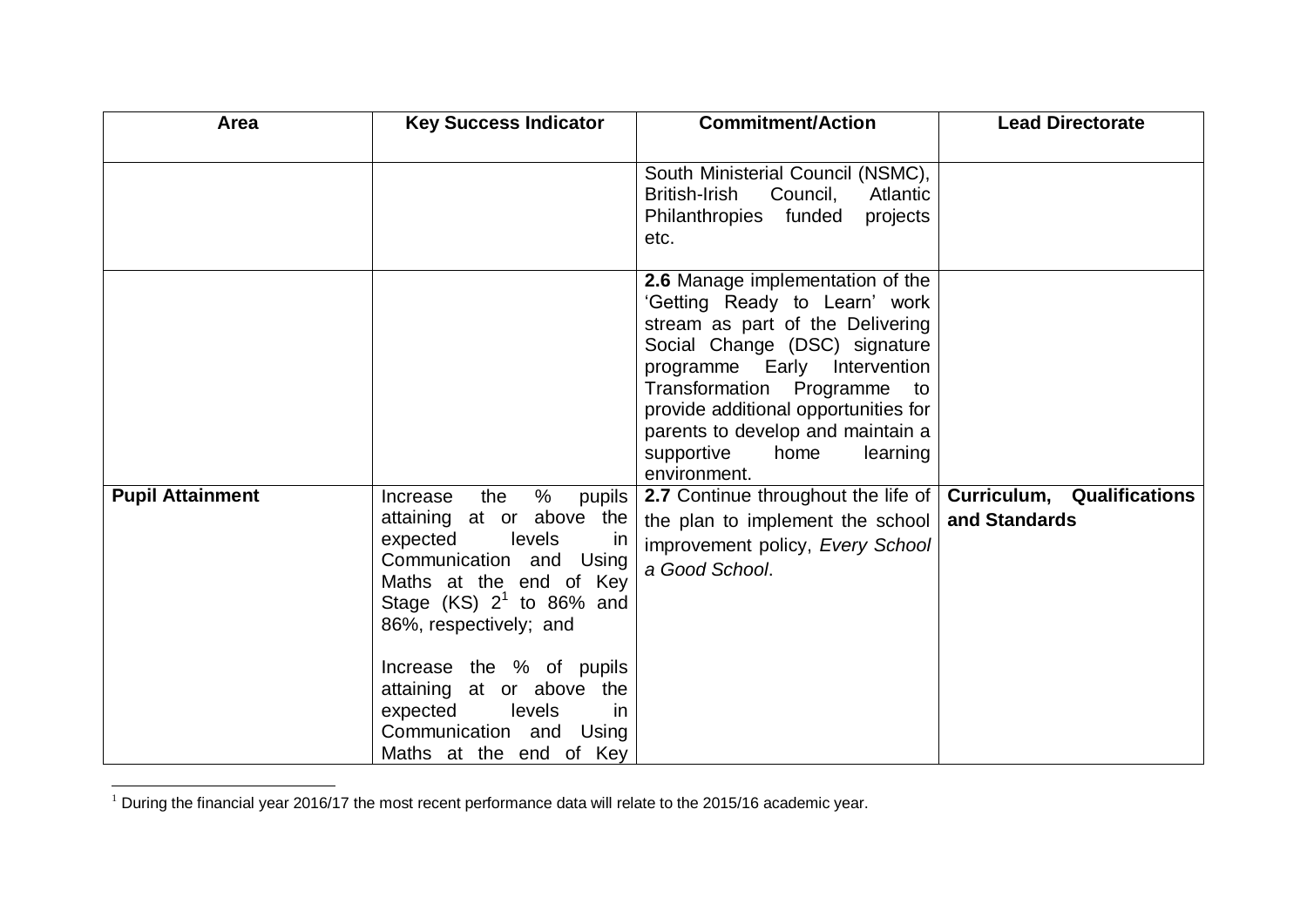| Area | <b>Key Success Indicator</b>                                                                                                                                          | <b>Commitment/Action</b> | <b>Lead Directorate</b> |
|------|-----------------------------------------------------------------------------------------------------------------------------------------------------------------------|--------------------------|-------------------------|
|      | Stage 3 to 83% and 82%,<br>respectively.                                                                                                                              |                          |                         |
|      | Increase the % of school<br>leavers attaining 5 or more<br>GCSEs at A*-C (or<br>equivalent) including GCSEs<br>in Maths and English <sup>2</sup> to<br>66% in 2014/15 |                          |                         |
|      | Increase the percentage of<br>school leavers achieving<br>GCSE Grades<br>A*-C in<br>English and Maths.                                                                |                          |                         |
|      | Ensure that a minimum of<br>35% of school leavers<br>achieve at least 3 A levels at<br>$A^*$ -C (or equivalent).                                                      |                          |                         |
|      | Increase % of school leavers<br>with at least 2 A levels at<br>grades $A^*$ -E (or equivalent) $3$<br>to<br>58% in 2014/15                                            |                          |                         |

 $^2$  During the financial year 2016/17 the most recent performance data will relate to the 2015/16 academic year.

l

 $3$  During the financial year 2016/17 the most recent performance data will relate to the 2014/15 academic year.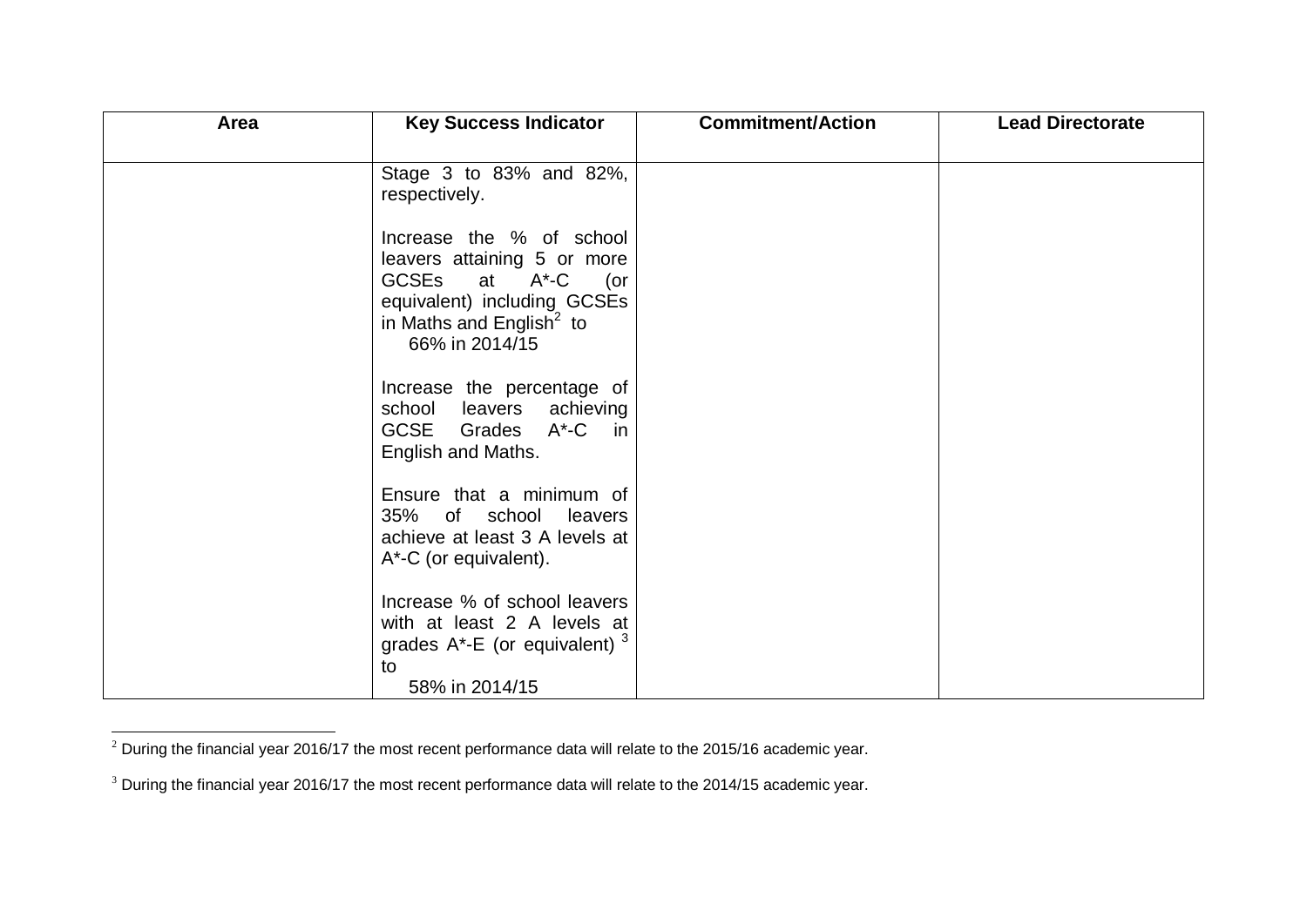| Area              | <b>Key Success Indicator</b>                                                                                                                                                                                                                                                                                    | <b>Commitment/Action</b>                                                                                                                                                                                                                                                                                                       | <b>Lead Directorate</b>                            |
|-------------------|-----------------------------------------------------------------------------------------------------------------------------------------------------------------------------------------------------------------------------------------------------------------------------------------------------------------|--------------------------------------------------------------------------------------------------------------------------------------------------------------------------------------------------------------------------------------------------------------------------------------------------------------------------------|----------------------------------------------------|
|                   |                                                                                                                                                                                                                                                                                                                 |                                                                                                                                                                                                                                                                                                                                |                                                    |
|                   | 59.3% in 2015/16                                                                                                                                                                                                                                                                                                |                                                                                                                                                                                                                                                                                                                                |                                                    |
|                   |                                                                                                                                                                                                                                                                                                                 | <b>2.8</b> Continue throughout the life of<br>the plan to implement 'Count,<br>Read: Succeed', and associated<br>programmes, including the Key<br>Stage 2/3 Literacy and Numeracy<br>Continuing<br>Professional<br>Development (CPD).                                                                                          | <b>Curriculum, Qualifications</b><br>and Standards |
|                   |                                                                                                                                                                                                                                                                                                                 | 2.9 On a regular basis throughout<br>the life of the plan, monitor and<br>challenge the Education Authority<br>(EA) and DE's other Arm's Length<br>Bodies' (ALB) targets and actions<br>support<br>improved<br>pupil<br>to<br>attainment outcomes at system<br>level through Governance and<br>Accountability Review meetings. |                                                    |
| <b>Curriculum</b> | That grant-aided post-primary<br>schools deliver a broad,<br>balanced<br>coherent<br>and<br>curricular offer (that includes<br>at least 24 courses at KS4<br>and at least 27 courses post-<br>16, of which at least one third<br>is general and one third<br>applied) in line with statutory<br>requirements.). | 2.10 To secure the work of Area<br>Learning<br>Communities<br><i>in</i><br>supporting<br>delivery of<br>the<br><b>Entitlement Framework.</b>                                                                                                                                                                                   |                                                    |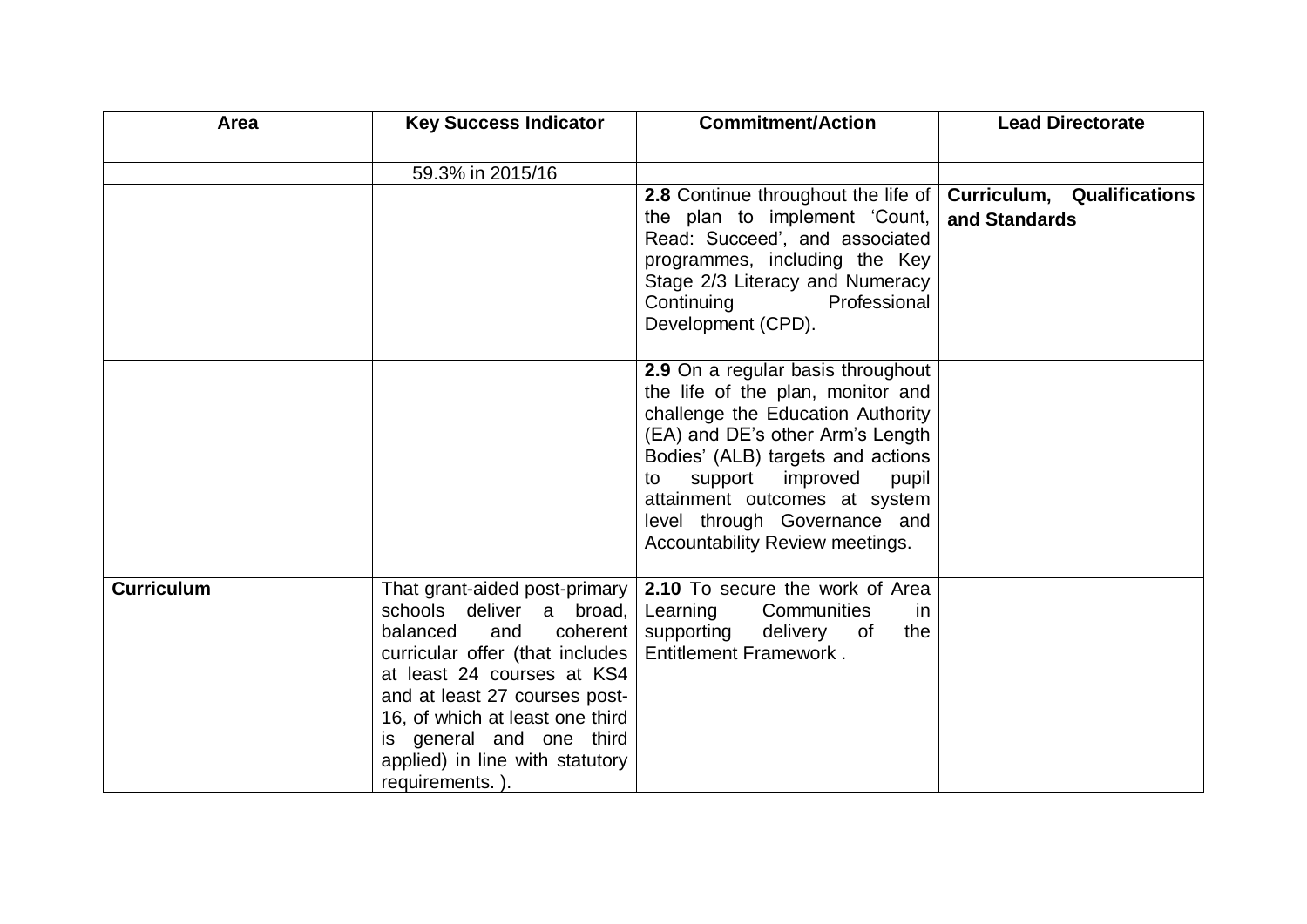| Area                                      | <b>Key Success Indicator</b>                           | <b>Commitment/Action</b>                                       | <b>Lead Directorate</b>                            |
|-------------------------------------------|--------------------------------------------------------|----------------------------------------------------------------|----------------------------------------------------|
|                                           |                                                        |                                                                |                                                    |
|                                           |                                                        | 2.11                                                           | Monitor delivery of the Curriculum, Qualifications |
|                                           |                                                        | Entitlement Framework, and work                                | and Standards                                      |
|                                           |                                                        | with the EA to support areas                                   |                                                    |
|                                           |                                                        | where schools may not meet                                     |                                                    |
|                                           |                                                        | statutory requirements.                                        |                                                    |
|                                           | An increase in the proportion                          | 2.12Throughout the year identify                               |                                                    |
|                                           | A-Level<br>Science,<br>οf                              | and support appropriate policies                               |                                                    |
|                                           | Technology, Engineering and                            | and interventions to increase the                              |                                                    |
|                                           | Maths (STEM) examination                               | positive contribution of the school                            |                                                    |
|                                           | entries in 2015/16 cohort,<br>from a baseline of 40.9% | system to the economy.                                         |                                                    |
|                                           | <b>of</b><br>A-Level<br>(Proportion                    |                                                                |                                                    |
|                                           | <b>Examination Entries in STEM</b>                     |                                                                |                                                    |
|                                           | subjects in 2011/12).                                  |                                                                |                                                    |
| <b>Assessment</b>                         | Functional<br>assessment                               | 2.13Throughout the year ensure                                 |                                                    |
|                                           | arrangements at Key Stages                             | that<br>statutory<br>assessment                                |                                                    |
|                                           | 1, 2 and 3, maximising the                             | arrangements continue to support                               |                                                    |
|                                           | proportion<br>0f<br>schools                            | the delivery of the statutory                                  |                                                    |
|                                           | participating and reporting                            | DE<br>Curriculum<br>and<br>policy                              |                                                    |
|                                           | levels.                                                | objectives.                                                    |                                                    |
| <b>Evaluation</b><br><b>School</b><br>and | <b>The</b><br>consistent                               | 2.14 Throughout the year every                                 | <b>Education</b><br><b>Training</b><br>and         |
| improvement                               | Every<br>implementation<br>of                          | school inspection includes a focus                             | Inspectorate                                       |
|                                           | School a Good School, the                              | on retention rates and what                                    |                                                    |
|                                           | Department's<br>school                                 | schools are doing to meet the                                  |                                                    |
|                                           | improvement policy.                                    | needs of every child.                                          |                                                    |
|                                           |                                                        | 2.15 Working with the ETI and the   Curriculum, Qualifications |                                                    |
|                                           |                                                        | EA, monitor the implementation of $ $                          | and Standards                                      |
|                                           |                                                        | revision of the Formal<br>the                                  |                                                    |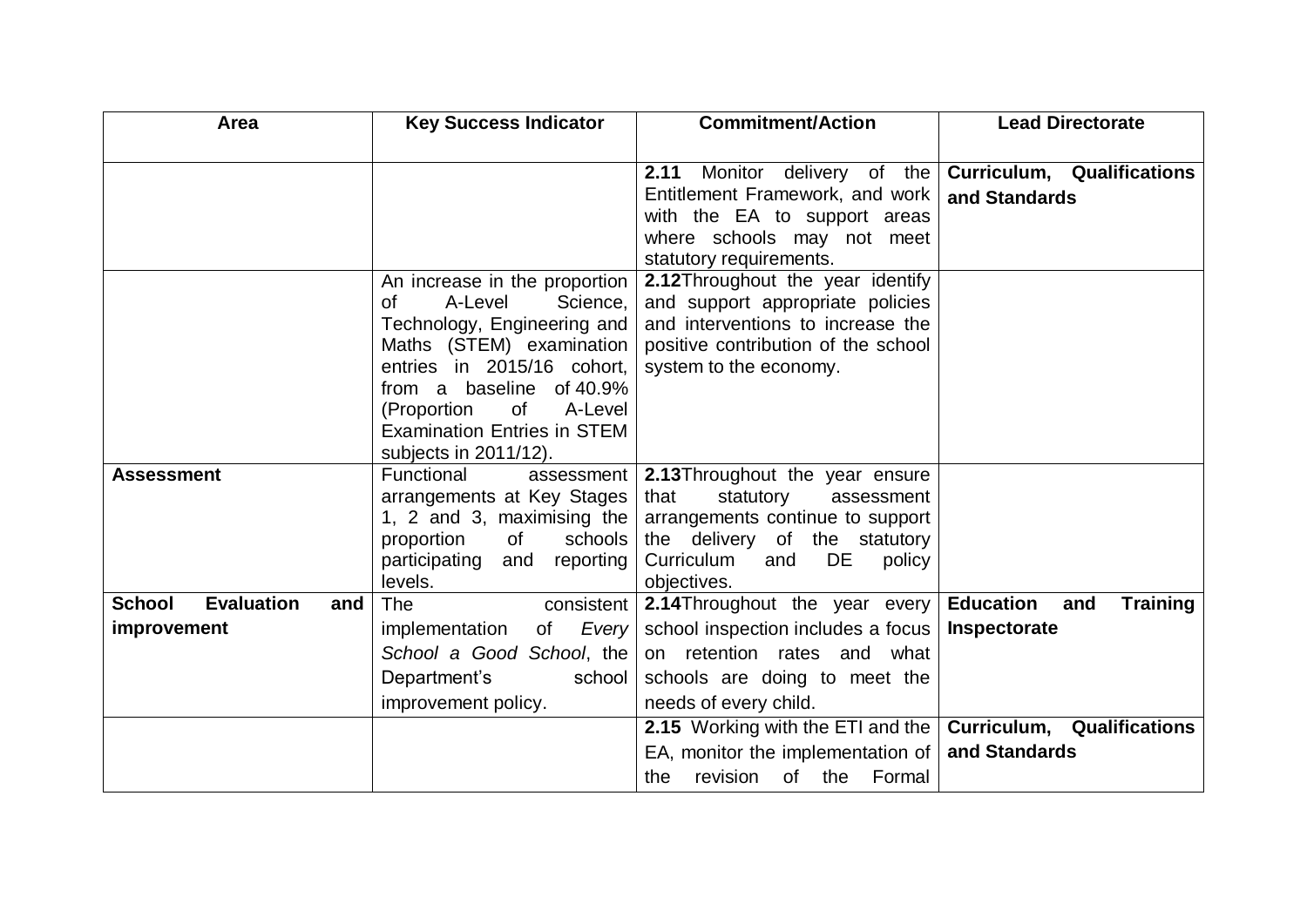| Area                  | <b>Key Success Indicator</b>                                     | <b>Commitment/Action</b>                                                                                                                                                                                                                                                                                                                                                                     | <b>Lead Directorate</b>                                    |
|-----------------------|------------------------------------------------------------------|----------------------------------------------------------------------------------------------------------------------------------------------------------------------------------------------------------------------------------------------------------------------------------------------------------------------------------------------------------------------------------------------|------------------------------------------------------------|
|                       |                                                                  | <b>Intervention Process.</b>                                                                                                                                                                                                                                                                                                                                                                 |                                                            |
|                       |                                                                  | 2.16<br>Throughout<br>the<br>year,<br>promote improvement through: the<br>whole-school inspection of at least<br>schools<br>190<br>and<br>pre-school<br>settings, at least eight youth<br>settings and nursery units as part<br>of primary school inspections; and<br>undertake the necessary follow-up<br>inspections and interim follow-up<br>visits stemming from inspection<br>activity. | <b>Education</b><br><b>Training</b><br>and<br>Inspectorate |
|                       |                                                                  | 2.17 Ensure all schools address<br>for<br>Areas<br>Improvement<br>the<br>identified during inspection.                                                                                                                                                                                                                                                                                       |                                                            |
|                       |                                                                  | 2.18<br>Throughout<br>the<br>year<br>undertake further<br>collaboration<br>with the Department of Education<br>and Skills (DES) Inspectorate in<br>relation<br>north/south<br>to<br>development,<br>professional<br>inspector exchanges and joint<br>inspection (where appropriate).                                                                                                         |                                                            |
| <b>Qualifications</b> | A broad range of suitable and<br>robust qualifications available | Consider<br>2.19<br>where<br>and<br>the<br>appropriate, take<br>forward                                                                                                                                                                                                                                                                                                                      | <b>Curriculum, Qualifications</b><br>and Standards         |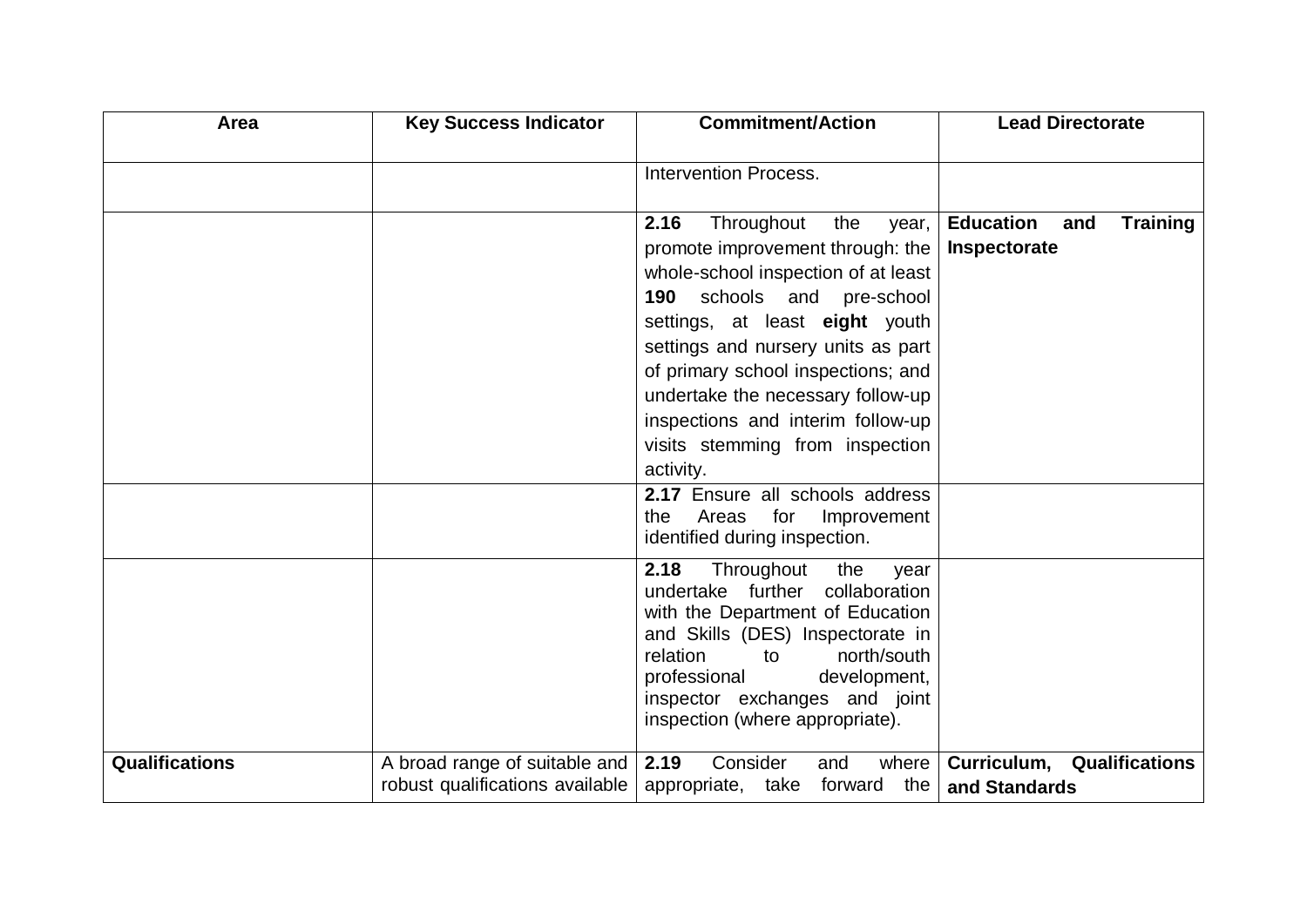| <b>Area</b>                                              | <b>Key Success Indicator</b>                                          | <b>Commitment/Action</b>                                                                                                                                                      | <b>Lead Directorate</b>                          |
|----------------------------------------------------------|-----------------------------------------------------------------------|-------------------------------------------------------------------------------------------------------------------------------------------------------------------------------|--------------------------------------------------|
|                                                          | to pupils in schools here.                                            | recommendations flowing from the<br>final report of the Expert Group<br>which was established as part of<br>Fundamental<br>Review<br>the.<br>of<br><b>GCSEs and A levels.</b> |                                                  |
| <b>Executive</b><br><b>Childcare</b><br><b>Strategy</b>  | Childcare Strategy published<br>by the Executive.                     | 2.20 Review and finalise<br>the<br>Childcare Strategy for Executive<br>approval.                                                                                              | Youth, Early<br>Years<br>and<br><b>Childcare</b> |
| <b>School Age Childcare (SAC)</b><br><b>Grant Scheme</b> | provision<br>Continued<br>and<br>of SAC<br>uptake<br>Grant<br>Scheme. | 2.21<br>Completion<br>interim<br>of<br>evaluation of the<br><b>SAC</b><br>Grant<br>Scheme.                                                                                    | Youth, Early<br>Years<br>and<br><b>Childcare</b> |
|                                                          |                                                                       | 2.22 Revision of Grant Scheme<br>evaluation<br>based<br>on<br>recommendations.                                                                                                |                                                  |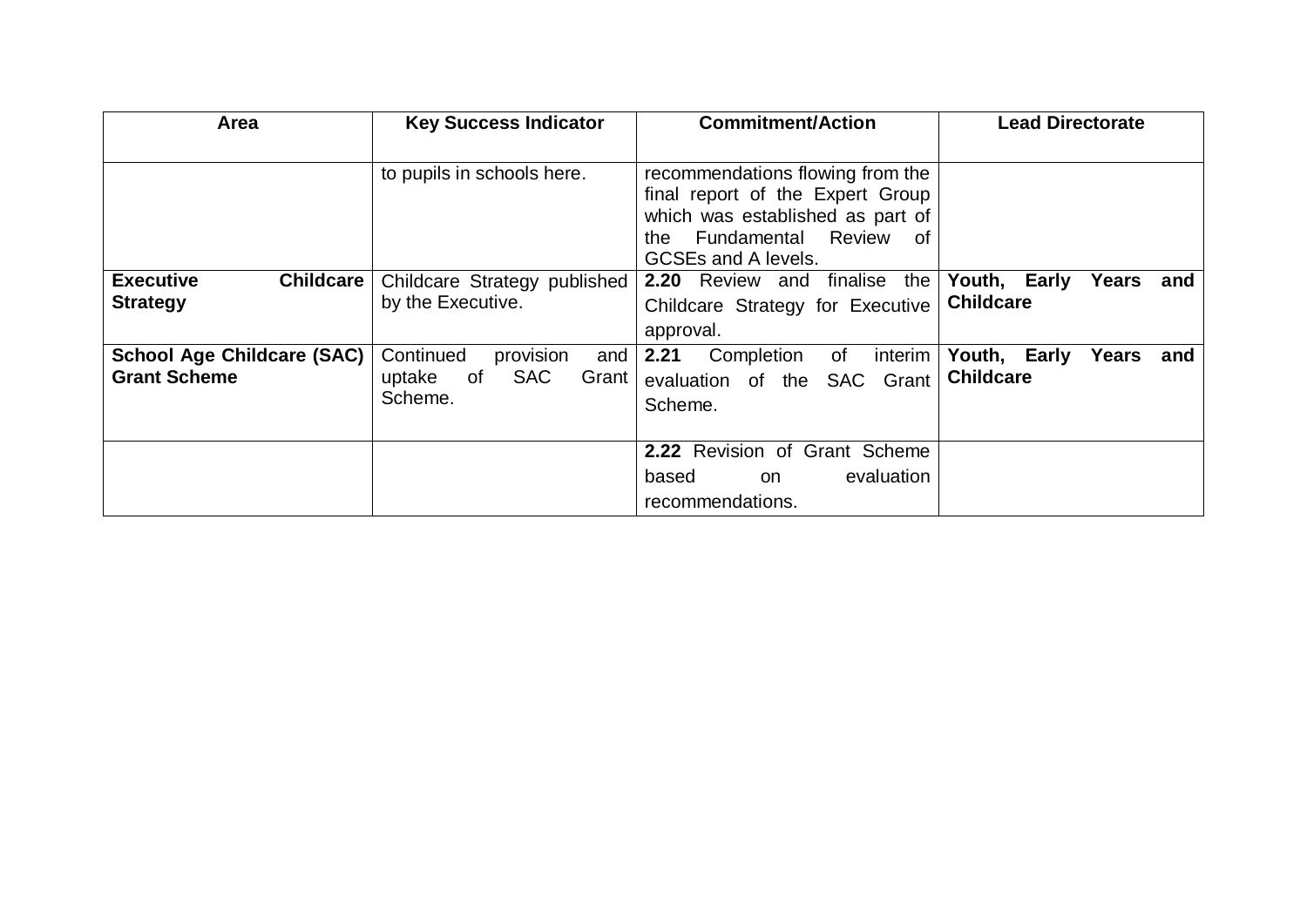### **CORPORATE GOAL 3: CLOSING THE PERFORMANCE GAP, INCREASING ACCESS AND EQUALITY**

| Area                                                  | <b>Key Success Indicator</b>                                                                                                              | <b>Commitment/Action</b>                                                                                                                                                                                                                                                                                                                                           | <b>Lead Directorate</b>                    |
|-------------------------------------------------------|-------------------------------------------------------------------------------------------------------------------------------------------|--------------------------------------------------------------------------------------------------------------------------------------------------------------------------------------------------------------------------------------------------------------------------------------------------------------------------------------------------------------------|--------------------------------------------|
| <b>Promoting</b><br><b>Equality</b><br>of Opportunity |                                                                                                                                           | 3.1<br>Continue<br>deliver<br>the<br>to<br>Department's<br>commitments<br>the<br>in in<br>Equality Scheme.                                                                                                                                                                                                                                                         | <b>Equality and All Ireland</b>            |
| Special Educational<br><b>Needs</b>                   | Children with Special Educational<br>Needs (SEN) achieving in line<br>with their potential.                                               | 3.2 Support the development of the new<br><b>SEN Framework.</b><br>Finalise SEN Regulations by<br>$\bullet$<br>December 2016.<br>Consult and finalise Code of<br>Practice by December 2016.<br>Training for new SEN Framework<br>in place by June 2017.<br>Commence provisions of SEND<br>Act during 2017.<br>SEN Framework in place for<br>New<br>September 2017. | <b>Inclusion and Well Being</b>            |
| <b>Youth Work</b>                                     | Youth work services strategically<br>aligned to education priorities,<br>planned and delivered according<br>to robust assessment of need. | Continue to work with other<br>3.3<br>departments to support Executive work<br>in relation to the - Autism Strategy<br>Action Plan and Transition Action Plan.<br>3.4<br>Progress<br>implementation<br>0f<br>'Priorities for Youth' with the support of<br>key sectoral partners.                                                                                  | Youth, Early Years and<br><b>Childcare</b> |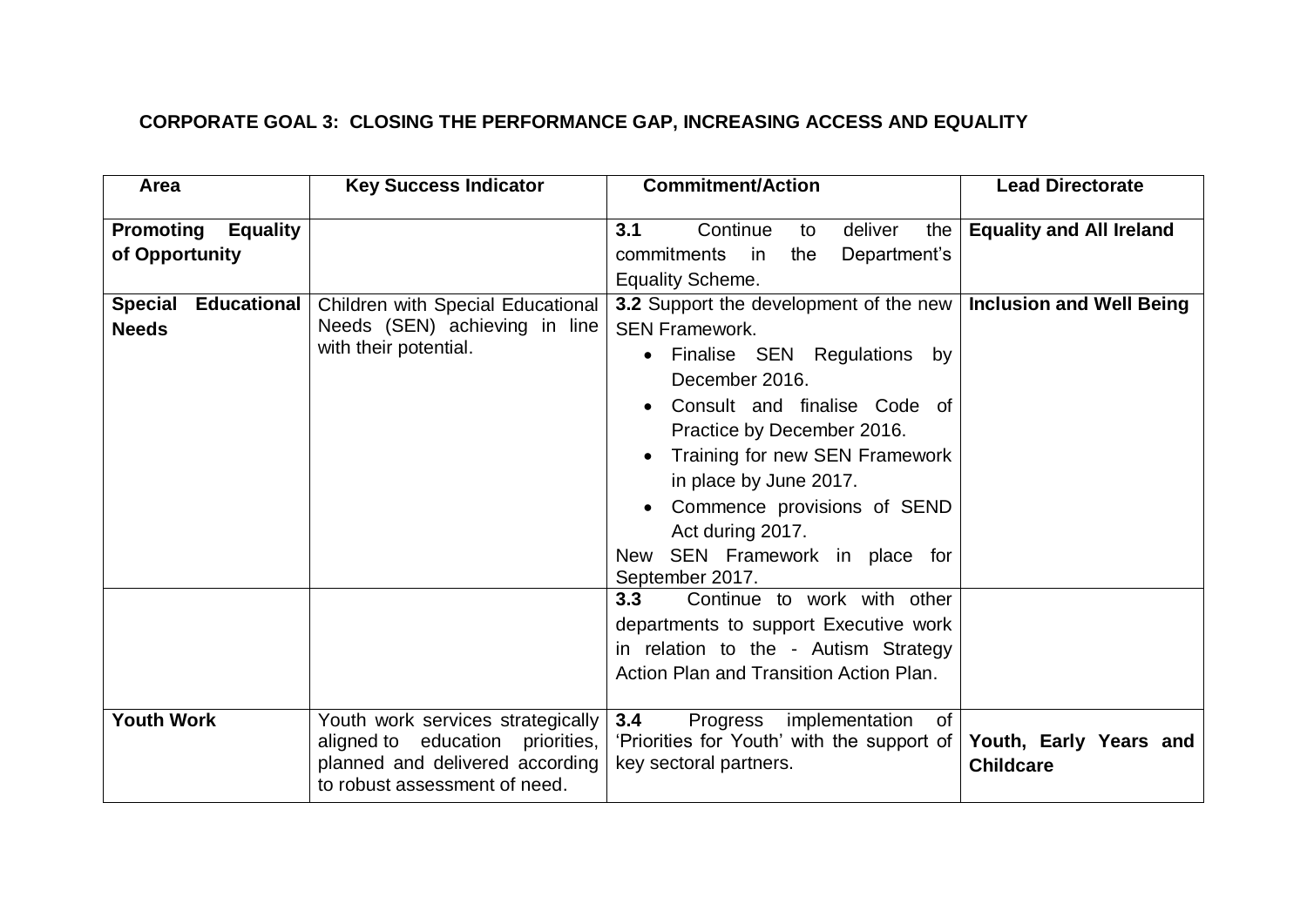| Area                                 | <b>Key Success Indicator</b>      | <b>Commitment/Action</b>                    | <b>Lead Directorate</b>         |
|--------------------------------------|-----------------------------------|---------------------------------------------|---------------------------------|
|                                      |                                   |                                             |                                 |
| <b>Addressing</b><br><b>Barriers</b> | Reduce the % of half days         | <b>3.5</b> Reduce the % of half days missed | <b>Inclusion and Well Being</b> |
| to Learning                          | missed because of unauthorised    | because of unauthorised absence in          |                                 |
|                                      | absence.                          | primary schools by 0.5% and in post         |                                 |
|                                      |                                   | primary schools by 0.5%.                    |                                 |
|                                      |                                   | 3.6 Secure an increase in the overall       |                                 |
|                                      |                                   | attendance rate to:                         |                                 |
|                                      |                                   | 94.6% in 2015/16.                           |                                 |
|                                      |                                   | 3.7 Secure an increase in the overall       |                                 |
|                                      |                                   | attendance rate in schools with currently   |                                 |
|                                      |                                   | less than 90% attendance.                   |                                 |
|                                      |                                   | the<br>3.8<br>Progress<br>delivery<br>of    |                                 |
|                                      |                                   | outlined<br>commitments<br>the<br>in        |                                 |
|                                      |                                   | Memorandum of Reply (to the Public          |                                 |
|                                      |                                   | Accounts Committee (PAC) Report on          |                                 |
|                                      |                                   | Improving Pupil Attendance) published       |                                 |
|                                      |                                   | on 4 August 2014 including launch of the    |                                 |
|                                      |                                   | Miss School = Miss Out, a Strategy for      |                                 |
|                                      |                                   | Improving Pupil Attendance.                 |                                 |
|                                      | Operational support of 30 Nurture | 3.9 Ensure ongoing delivery of the          |                                 |
|                                      | Units (20 DSC / 10 existing) and  | Nurture Units project until an informed     |                                 |
|                                      | development of future position on | decision on the longer term position on     |                                 |
|                                      | nurture provision.                | nurture provision can be taken. In          |                                 |
|                                      |                                   | particular:                                 |                                 |
|                                      |                                   | Disseminate the findings of<br>the          |                                 |
|                                      |                                   | evaluation of the effectiveness of          |                                 |
|                                      |                                   | nurture by Queen's University Belfast       |                                 |
|                                      |                                   | (QUB); and                                  |                                 |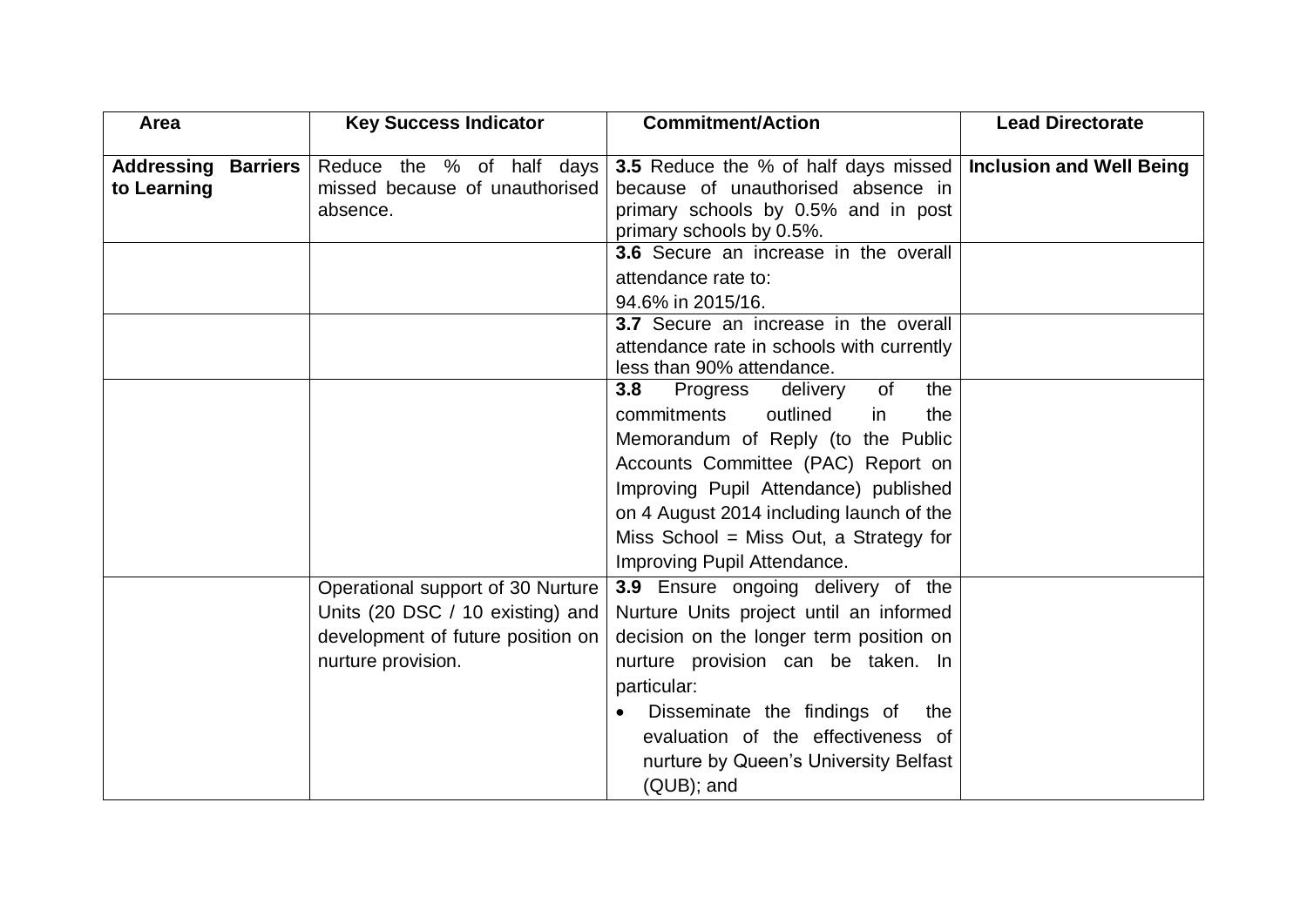| Area | <b>Key Success Indicator</b>                                                                                                                                                                                        | <b>Commitment/Action</b>                                                                                                                                                                                                                                                                                                            | <b>Lead Directorate</b>                                  |
|------|---------------------------------------------------------------------------------------------------------------------------------------------------------------------------------------------------------------------|-------------------------------------------------------------------------------------------------------------------------------------------------------------------------------------------------------------------------------------------------------------------------------------------------------------------------------------|----------------------------------------------------------|
|      |                                                                                                                                                                                                                     | Further develop and present for<br>$\bullet$<br>Ministerial decision options for a<br>future position on Nurture Groups<br>(and bid for future funding as<br>required).                                                                                                                                                             |                                                          |
|      | Increase % of Free School Meals<br>(FSME)<br>Entitlement<br>pupils<br>attaining 5 or more GCSEs at A*-<br>(or equivalent) including<br>$\mathsf{C}$<br>GCSEs in English and Maths <sup>4</sup> to<br>49% in 2014/15 | 3.10 In the context of implementing<br>'Count, Read: Succeed', implement<br>proposals to significantly improve<br>literacy and numeracy levels and<br>thereby contribute to addressing multi-<br>generational disadvantage, including the<br>wider dissemination of learning from the<br>West Belfast project.                      | Curriculum,<br>Qualifications<br>and<br><b>Standards</b> |
|      | Increase the % of Looked After<br>Children leaving school<br>with<br>at least 5 GCSEs at grades A*-C<br>(or equivalent) including GCSEs<br>in English and Maths.                                                    | 3.11 Work with DES to share experience<br>and develop good practice in addressing<br>educational underachievement in the<br>context<br><b>3.12 Work with the Department of Health</b><br>and Social Services and Public Safety<br>and the Education Welfare Service to<br>pilot new guidance on Personal<br><b>Education Plans.</b> | <b>Inclusion and Well Being</b>                          |
|      |                                                                                                                                                                                                                     | 3.13 Develop a strategy to improve the<br>educational outcomes of Looked After<br>Children with the aim of consulting on a                                                                                                                                                                                                          |                                                          |

 $4$  During the financial year 2016/17 the most recent performance data will relate to the 2014/15 academic year.

 $\overline{a}$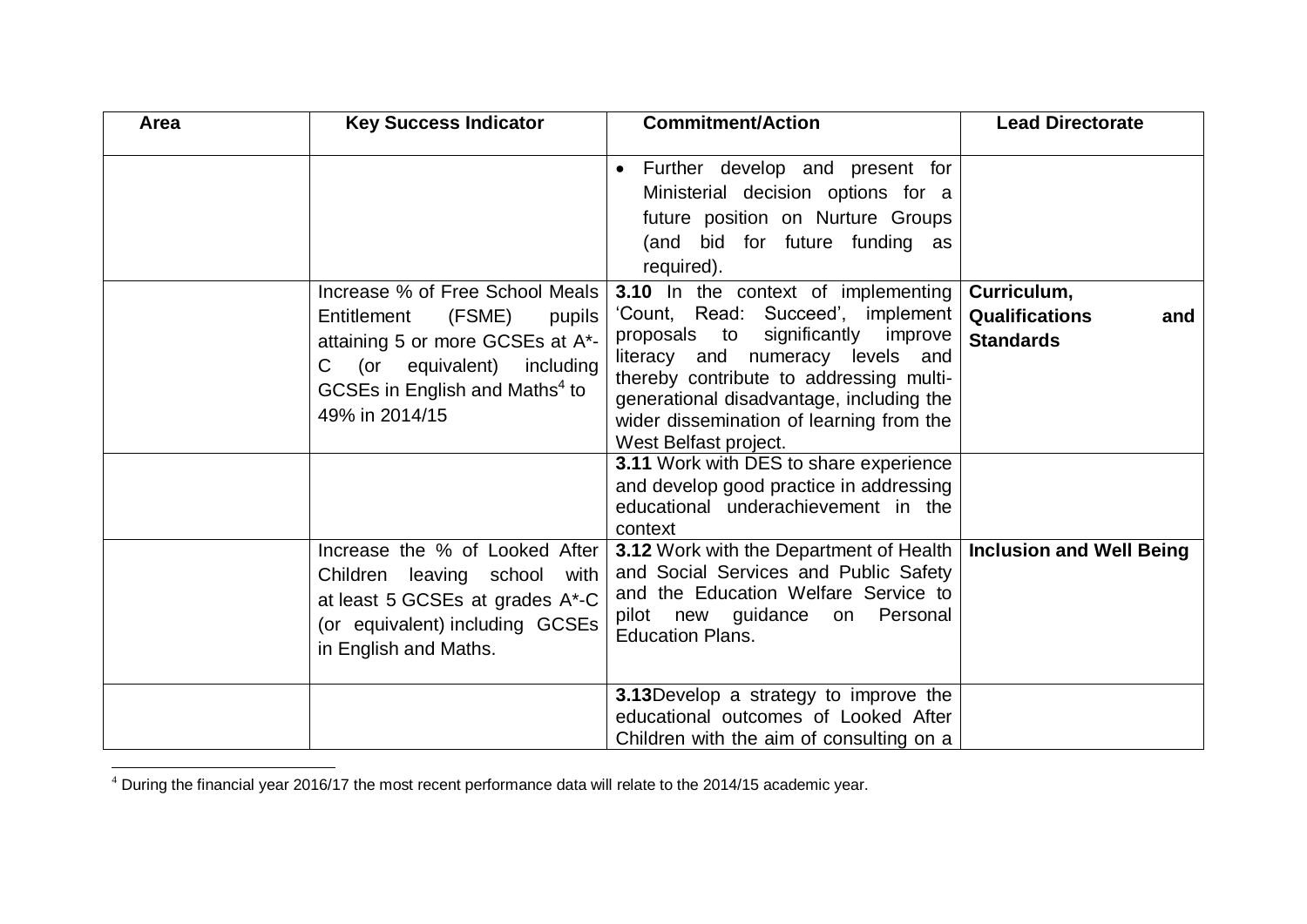| Area                       | <b>Key Success Indicator</b>  | <b>Commitment/Action</b>                    | <b>Lead Directorate</b>      |
|----------------------------|-------------------------------|---------------------------------------------|------------------------------|
|                            |                               |                                             |                              |
|                            |                               | strategy during the 2016/17 school year.    |                              |
| <b>Sustainable Schools</b> | Area Planning for Sustainable | 3.14<br>Effectively engage with the         | Planning,<br>Area            |
|                            | Schools.                      | planning authorities and support bodies     | <b>Admissions and Shared</b> |
|                            |                               | on the development of primary, post         | <b>Campuses</b>              |
|                            |                               | primary and special schools Area Plans      |                              |
|                            |                               | by September 2016.                          |                              |
|                            |                               | 3.15 During the year effectively process,   |                              |
|                            |                               | collate and analyse internal and external   |                              |
|                            |                               | consultee<br>comments<br>and<br>issue       |                              |
|                            |                               | submissions on Development Proposals        |                              |
|                            |                               | in a timely manner.                         |                              |
|                            |                               | 3.16 Progress the programme of              |                              |
|                            |                               | projects<br>to<br>implement<br>agreed       |                              |
|                            |                               | recommendations arising from the 2015       |                              |
|                            |                               | Northern Ireland Audit Office report on     |                              |
|                            |                               | Sustainability of Schools and Public        |                              |
|                            |                               | Accounts Committee report.                  |                              |
|                            |                               | 3.17 By 30 September 2016 agree a           |                              |
|                            |                               | process with the EA to scrutinise Area      |                              |
|                            |                               | Plans and Annual Action Plans, provided     |                              |
|                            |                               | feedback to the EA and advice to the        |                              |
|                            |                               | Minister on their publication.              |                              |
|                            |                               | <b>3.18</b> Throughout the year effectively |                              |
|                            |                               | support Area Planning governance            |                              |
|                            |                               | structures and further develop guidance     |                              |
|                            |                               | as required.                                |                              |
|                            |                               | 3.19 Throughout the year establish and      |                              |
|                            |                               | maintain links with Local Government        |                              |
|                            |                               | District community planning fora, the EA    |                              |
|                            |                               | and the Council for Catholic Maintained     |                              |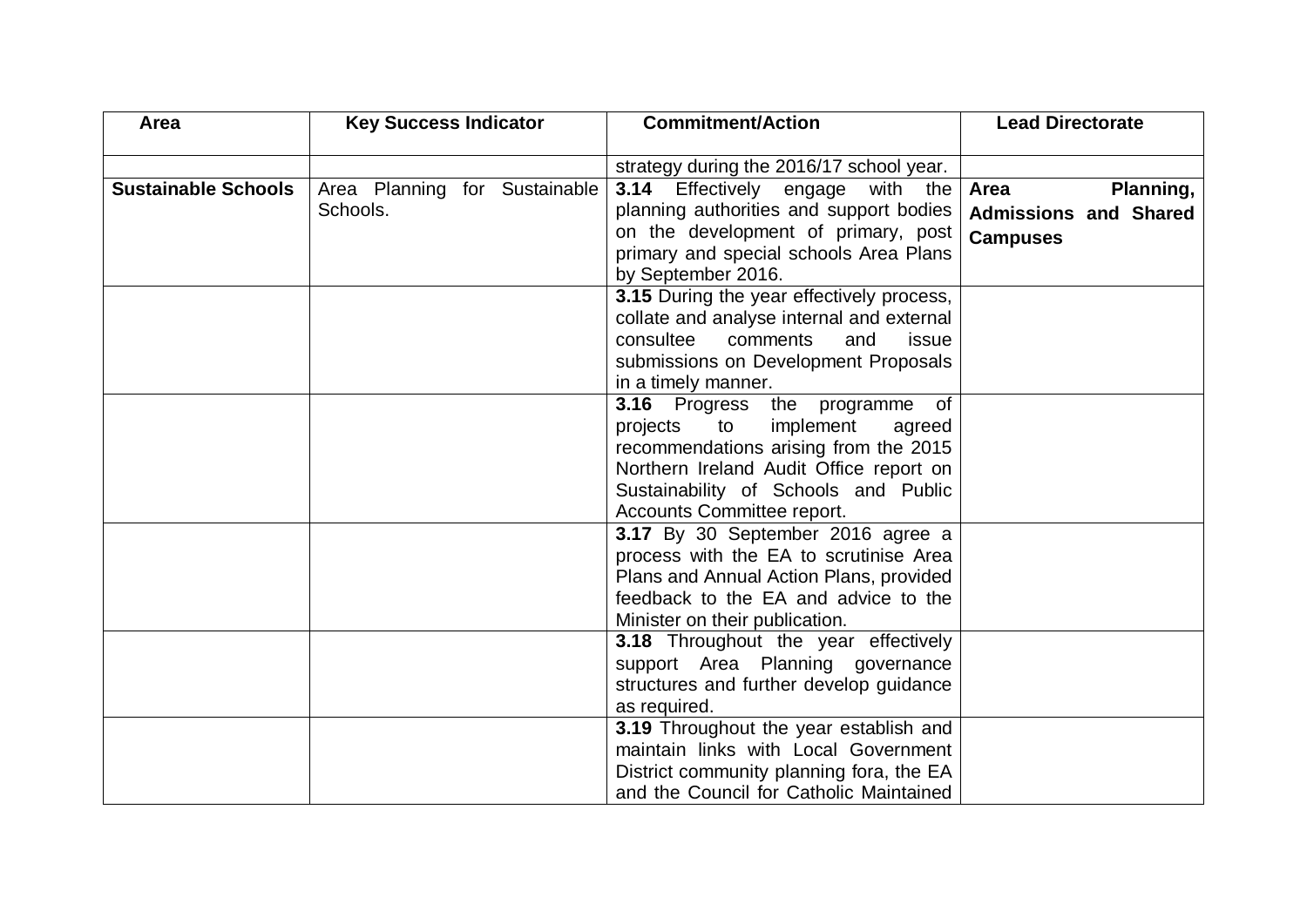| Area                          | <b>Key Success Indicator</b>     | <b>Commitment/Action</b>                                                 | <b>Lead Directorate</b>                  |
|-------------------------------|----------------------------------|--------------------------------------------------------------------------|------------------------------------------|
|                               |                                  |                                                                          |                                          |
|                               |                                  | Schools with regard to the Department's                                  |                                          |
|                               |                                  | statutory duty to, where possible,                                       |                                          |
|                               |                                  | promote and encourage community<br>planning and have regard to community |                                          |
|                               |                                  | plans.                                                                   |                                          |
|                               | Timely decisions on approved     | 3.20 Set approved September 2017                                         | Area<br>Planning,                        |
| <b>Admissions</b><br>School   | enrolment<br>admissions<br>and   | admissions<br>school<br>and<br>enrolment                                 | <b>Admissions and Shared</b>             |
| and Enrolment                 | numbers for schools.             | numbers by 31 October 2016.                                              | <b>Campuses</b>                          |
|                               |                                  | 3.21 95% of Temporary Variation                                          |                                          |
|                               |                                  | requests from schools will be processed                                  |                                          |
|                               |                                  | within 7 working days.                                                   |                                          |
| <b>Encouraging</b><br>and     | The Department's policies and    | 3.22 During 2016/17, continue the pro-                                   | <b>Collaborative</b><br><b>Education</b> |
| facilitating Integrated       | programmes appropriately reflect | active implementation of DE's statutory                                  | and Practice                             |
| and Irish medium              | and support these duties.        | duties in relation to integrated and Irish-                              |                                          |
| education                     |                                  | medium education.                                                        |                                          |
| <b>Independent Review</b>     | Complete a review of the future  | 3.23 Report published by 31 August                                       | <b>Collaborative</b><br><b>Education</b> |
| оf<br>Integrated              | planning,<br>growth<br>and       | 2016.                                                                    | and Practice                             |
| <b>Education</b>              | development<br>of<br>integrated  |                                                                          |                                          |
|                               | education.                       |                                                                          |                                          |
| <b>Controlled</b><br>schools' | The Controlled Schools' Support  | 3.24 To provide the necessary support                                    | <b>Education</b><br><b>Authority</b>     |
| support body                  | Council is established.          | and funding to enable the establishment                                  | <b>Delivery</b>                          |
|                               |                                  | of a Controlled Schools' Support Council                                 |                                          |
|                               |                                  | by September 2016 to deliver the                                         |                                          |
|                               |                                  | functions agreed by the Executive.                                       |                                          |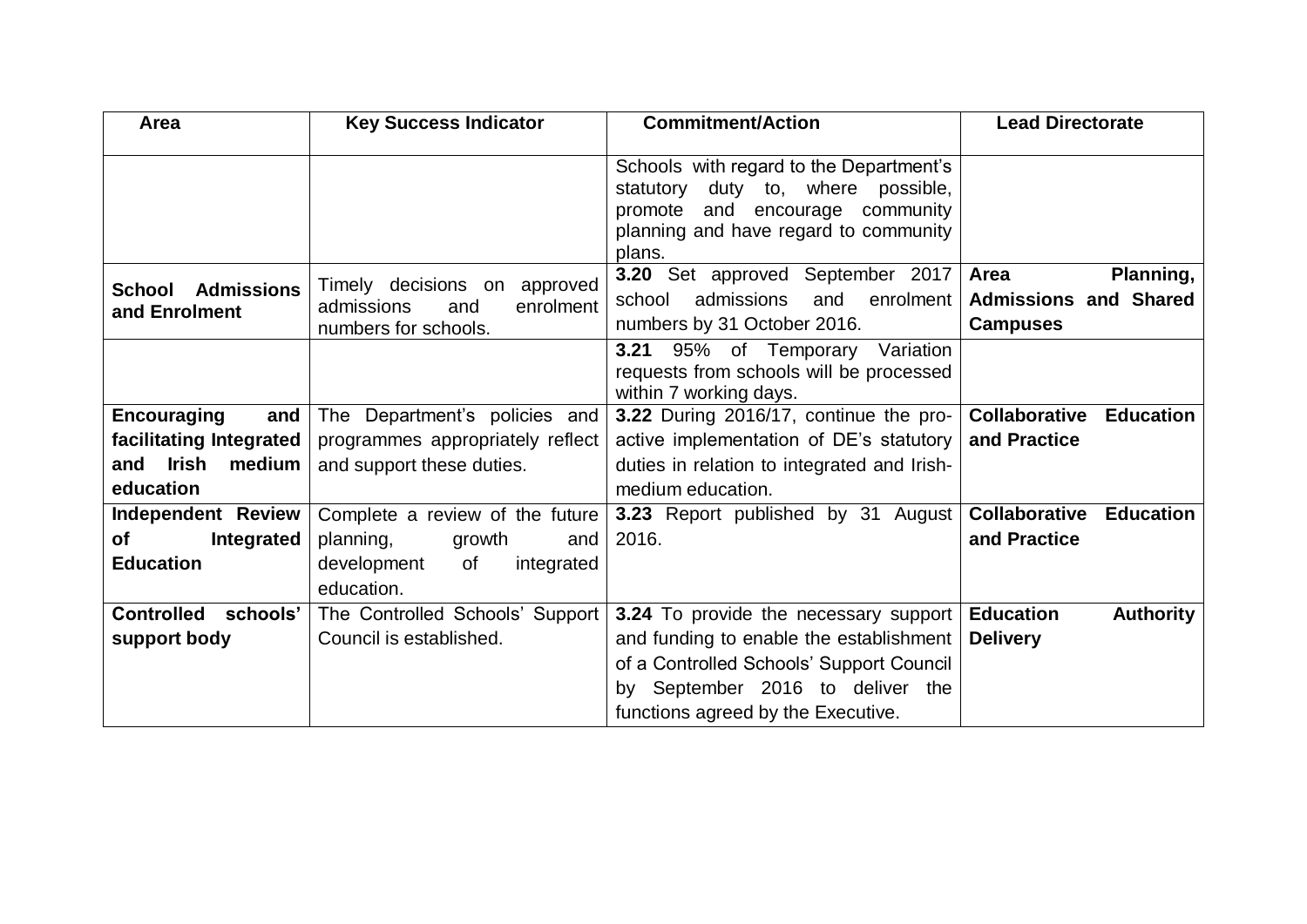#### **CORPORATE GOAL 4: DEVELOPING THE EDUCATION WORKFORCE**

| Area                        | <b>Key Success Indicator</b>         | <b>Commitment/Action</b>                                                             | <b>Lead Directorate</b>              |
|-----------------------------|--------------------------------------|--------------------------------------------------------------------------------------|--------------------------------------|
|                             |                                      |                                                                                      | <b>Workforce</b>                     |
| <b>Strengthening</b><br>the | flexible,<br>responsive<br>A         | 4.1 Work with employers and the <b>Education</b>                                     |                                      |
| <b>Workforce</b>            | education workforce.                 | recognised education trade unions to re-                                             | <b>Development</b>                   |
|                             |                                      | shape and embed new negotiating                                                      |                                      |
|                             |                                      | machinery with a focus on flexibility and                                            |                                      |
|                             |                                      | accountability by March 2017.                                                        |                                      |
|                             |                                      | 4.2 Monitor Teacher Attendance and lead                                              |                                      |
|                             |                                      | on the development of an Attendance                                                  |                                      |
|                             |                                      | Strategy for non-teaching staff in the                                               |                                      |
|                             |                                      | Education sector by March 2017.                                                      |                                      |
|                             |                                      | 4.3 During 2016/17 lead the Strategic                                                |                                      |
|                             |                                      | Cost Base Reduction Exercises across                                                 |                                      |
|                             |                                      | the Education Sector caused by the                                                   |                                      |
|                             |                                      | Government's cut to the Block Grant.                                                 |                                      |
|                             |                                      | 4.4 By April 2017 introduce amending                                                 |                                      |
|                             |                                      | legislation for the Northern Ireland<br>Teachers Pension Scheme to further           |                                      |
|                             |                                      |                                                                                      |                                      |
|                             |                                      | improve the reformed Northern Ireland<br><b>Teachers Pension Scheme introduced 1</b> |                                      |
|                             |                                      | April 2015.                                                                          |                                      |
|                             | <b>Positive Industrial Relations</b> | 4.5 During 2016/17 maintain and build                                                | <b>Education</b><br><b>Workforce</b> |
|                             | enabling<br>environment              | upon the good working relations                                                      | <b>Development</b>                   |
|                             | workforce development to             | established with internal and external                                               |                                      |
|                             | be managed effectively.              | stakeholders particularly through the                                                |                                      |
|                             |                                      | agreed negotiating machinery.                                                        |                                      |
|                             |                                      |                                                                                      |                                      |
|                             |                                      | 4.6 During 2016/17 pay teachers and                                                  |                                      |
|                             |                                      | pensioners accurately and on time, in                                                |                                      |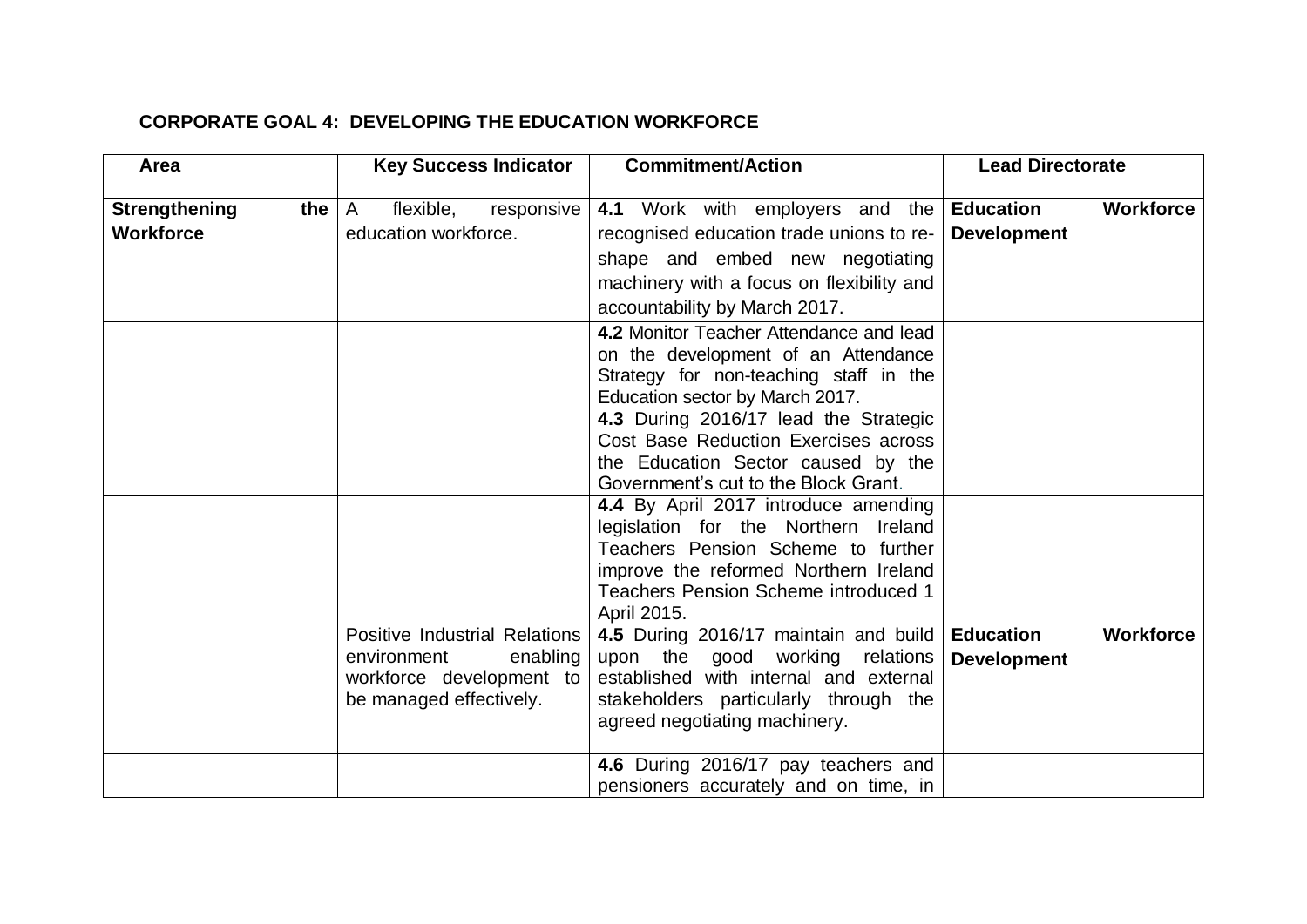| Area                | <b>Key Success Indicator</b>                          | <b>Commitment/Action</b>                           | <b>Lead Directorate</b> |
|---------------------|-------------------------------------------------------|----------------------------------------------------|-------------------------|
|                     |                                                       |                                                    |                         |
|                     |                                                       | accordance with statutory and audit                |                         |
|                     |                                                       | requirements.                                      |                         |
| <b>Professional</b> | focus on l<br>improved<br>An                          | 4.7 Throughout 2016/17 engage with   Collaborative | <b>Education</b>        |
|                     | <b>Development / School</b> professional development. | stakeholders to take forward actions and Practice  |                         |
| leadership          |                                                       | arising from the Teacher Professional              |                         |
|                     |                                                       | Learning Strategy - Learning Leaders.              |                         |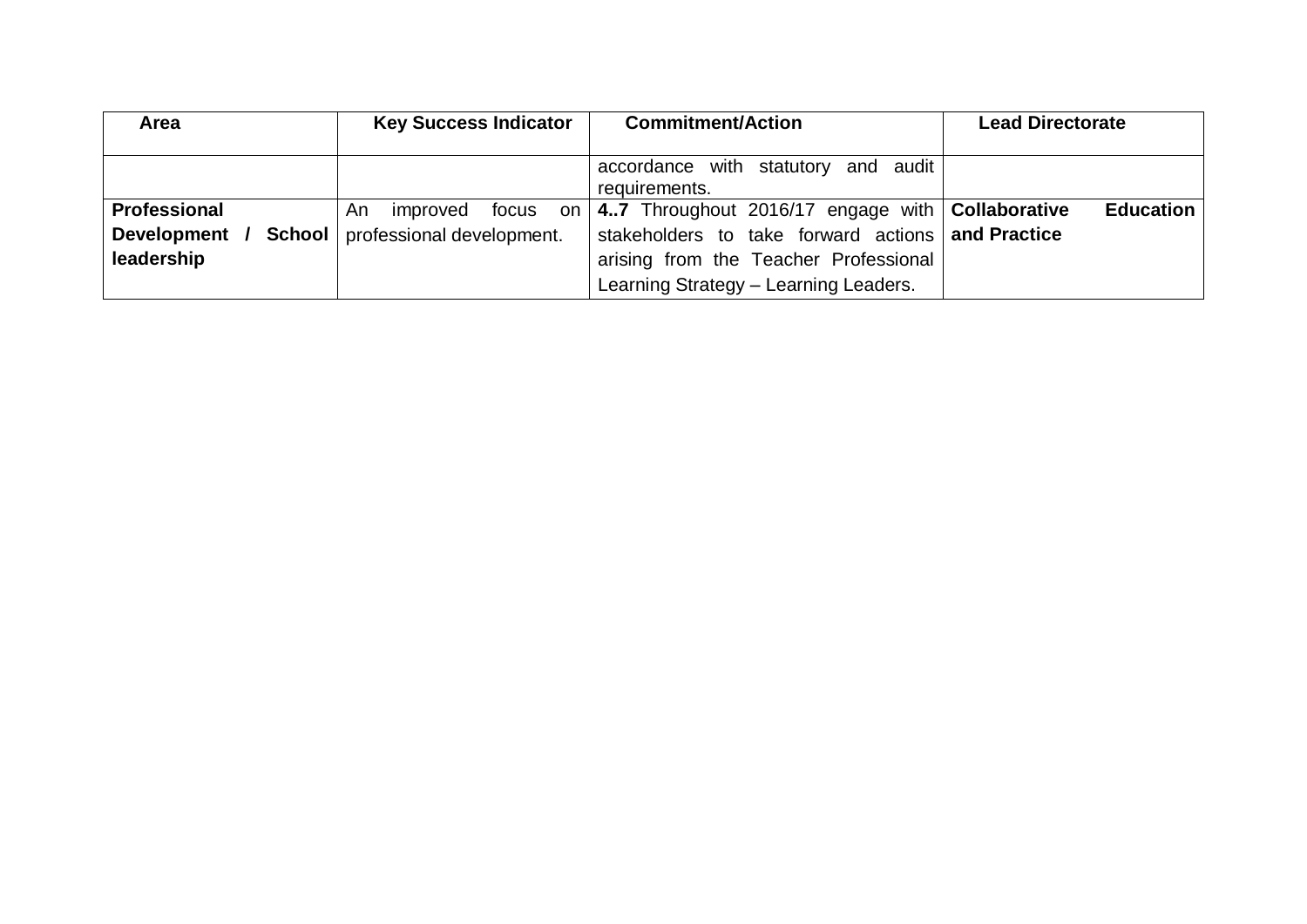#### **CORPORATE GOAL 5: IMPROVING THE LEARNING ENVIRONMENT**

| Area                    | <b>Key Success Indicator</b>                                                                                          | <b>Commitment/Action</b>                                                                                                                                                                                                                                                                                                                                                                                                                               | <b>Lead Directorate</b>                                                                                                             |
|-------------------------|-----------------------------------------------------------------------------------------------------------------------|--------------------------------------------------------------------------------------------------------------------------------------------------------------------------------------------------------------------------------------------------------------------------------------------------------------------------------------------------------------------------------------------------------------------------------------------------------|-------------------------------------------------------------------------------------------------------------------------------------|
| <b>Shared Education</b> | Implementation of Shared<br><b>Education Act.</b>                                                                     | 5.1 Ensure Royal Assent of Shared   Collaborative<br>Education Bill which passed final stage<br>in Assembly on 8 March 2016.<br>• Complete process to secure<br>publication of Shared Education<br>Act;<br>with<br>Communications<br>Liaise<br>Team regarding communication;<br>Communicate with stakeholders;<br>Develop process for reporting.<br>During 2016/17, proactively<br>implement DE's statutory duties<br>in relation to Shared Education. | <b>Education</b><br>and Practice<br>Royal Assent obtained on 9<br>2016<br>Shared<br>May<br>Education Act (Northern<br>Ireland) 2016 |
|                         | children<br>%<br>increase<br>in<br>shared<br>engaged<br>in<br>education.<br><b>PEACE</b><br>IV<br>Stage               | 5.2 Through the Project Board, monitor<br>the delivery of the DSC<br>Shared<br>Education Signature Project to ensure<br>targets are being met.<br>$1 \mid 5.3$<br>Oversee the<br>introduction<br>and                                                                                                                                                                                                                                                   |                                                                                                                                     |
|                         | applications completed<br>by l<br>June 2016.<br>applications<br>Stage<br>$\overline{2}$<br>completed by January 2017. | implementation of the PEACE IV shared<br>education thematic area as part of the<br><b>Steering Committee.</b>                                                                                                                                                                                                                                                                                                                                          |                                                                                                                                     |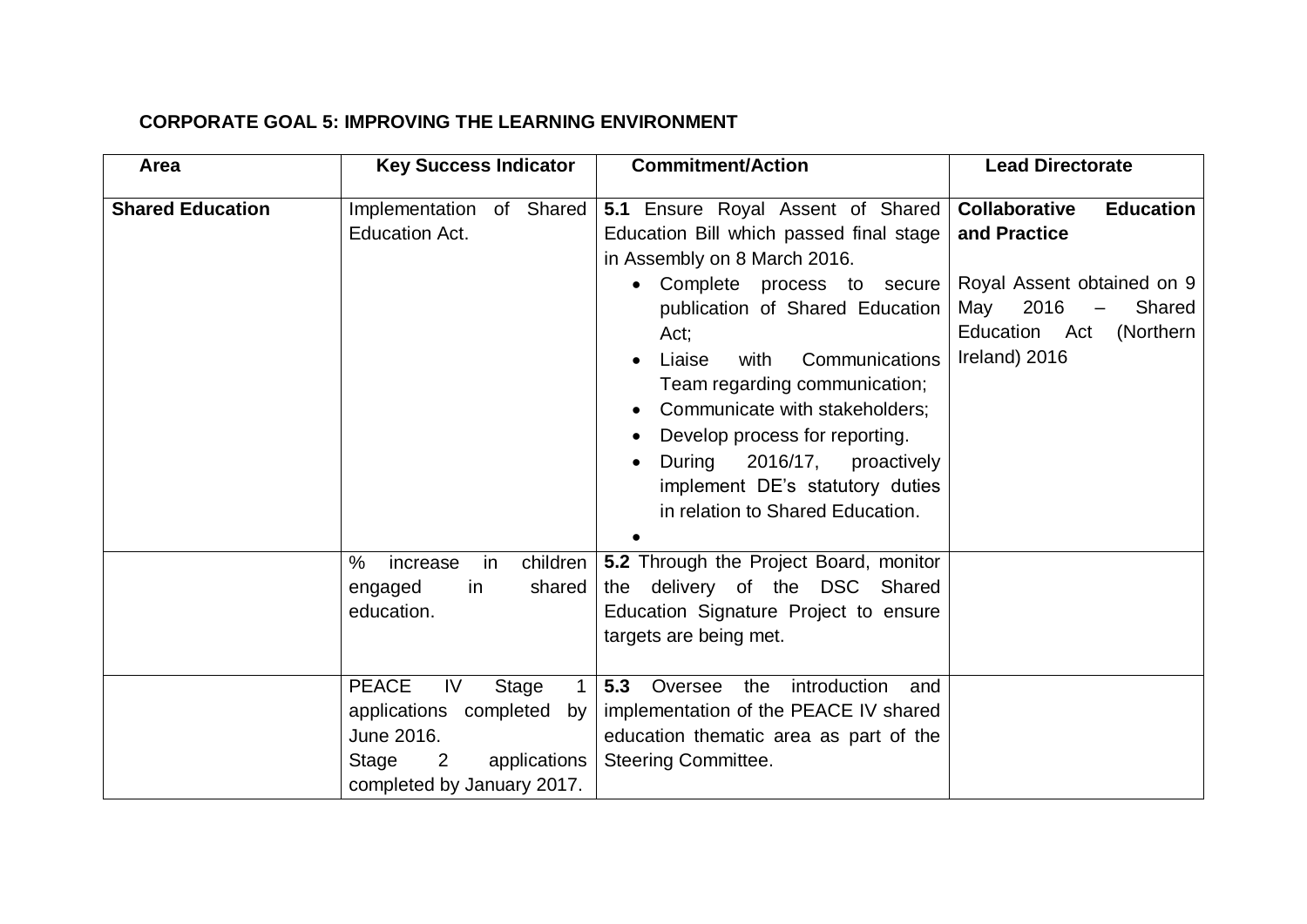| Area | <b>Key Success Indicator</b>                                                                 | <b>Commitment/Action</b>                                                                                                                                         | <b>Lead Directorate</b>                                                                                   |
|------|----------------------------------------------------------------------------------------------|------------------------------------------------------------------------------------------------------------------------------------------------------------------|-----------------------------------------------------------------------------------------------------------|
|      | %<br>schools<br>increase<br>in<br>sharing facilities.                                        | <b>5.4</b> Prepare for a third call for shared<br>campus projects under the Executive's<br>T:BUC strategy.                                                       | Area Planning,<br><b>Admissions and Shared</b><br><b>Campuses</b>                                         |
|      |                                                                                              | 5.5 Progress business cases and act as<br>Project Board members for first and<br>second call shared campus projects<br>throughout the year.                      | Planning,<br>Area<br><b>Admissions and Shared</b><br>Campuses/<br><b>Investment</b><br>and Infrastructure |
|      | Delivery of SSEC Phase 1.                                                                    | 5.6 Phase 1 complete and Arvalee<br>School and Resource Centre operational<br>by September 2016.                                                                 | <b>Strule Shared Education</b><br><b>Campus</b>                                                           |
|      | Phase 2 design progression<br>and<br>procurement<br>of<br>Integrated Supply Teams<br>(ISTs). | 5.7 Approval of Royal Institute of British<br>Architects (RIBA) Stage 2 designs by<br>May 2016.                                                                  |                                                                                                           |
|      |                                                                                              | 5.8 Approval of RIBA Stage 3 designs<br>by October 2016.                                                                                                         |                                                                                                           |
|      |                                                                                              | 5.9 Appoint Integrated Supply Team<br>(IST) for site preparation works October<br>2016.                                                                          |                                                                                                           |
|      |                                                                                              | 5.10 Commence procurement of IST for<br>main works by September 2016.                                                                                            |                                                                                                           |
|      | Memorandum of Agreement<br>(MoA) agreed with school<br>authorities.                          | 5.11 Agree Memorandum of Agreement<br>school<br>trustees/managing<br>with<br>authorities covering campus ownership,<br>governance and management by May<br>2016. |                                                                                                           |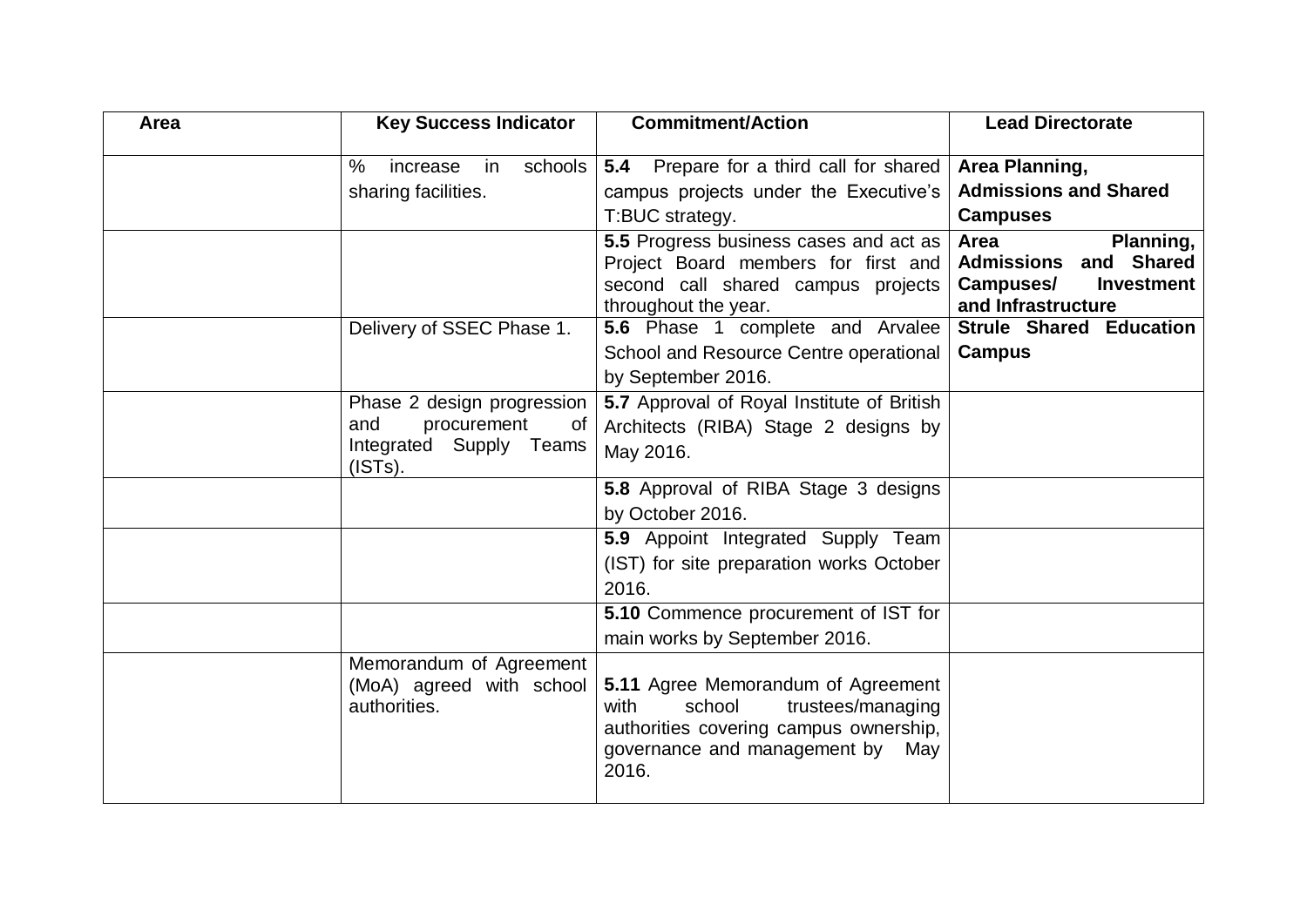| Area | <b>Key Success Indicator</b>                                                             | <b>Commitment/Action</b>                                                                                                                                                                                                                                        | <b>Lead Directorate</b>                                             |
|------|------------------------------------------------------------------------------------------|-----------------------------------------------------------------------------------------------------------------------------------------------------------------------------------------------------------------------------------------------------------------|---------------------------------------------------------------------|
|      | Approval to proceed<br>to<br>construction stages.                                        | <b>5.12</b> Achieve Department of Finance<br>approval of the Outline Business Case 2<br>Addendum by May 2016 to facilitate<br>progression of activities required for<br>campus construction.                                                                    | <b>Strule</b><br><b>Shared</b><br><b>Education</b><br><b>Campus</b> |
|      | Campus Governance and<br>Governance<br>work<br>progressed in<br>line with<br>timescales. | 5.13 Throughout the year, progress the<br>development of the funding model for<br>the Campus; and work towards<br>establishment<br>of<br>the<br>ownership,<br>and<br>management<br>governance<br>structures.                                                    |                                                                     |
|      | Work progressed in line with<br>agreed timescales.                                       | 5.14 Throughout the year, on a regular<br>basis, monitor and challenge the<br>Education Authority to progress the<br>development of the Campus Shared<br>and Curriculum<br>Education<br>Model<br><b>SSEC</b><br>working<br>with<br>school<br>the<br>principals. |                                                                     |
|      | Construction<br>contract<br>awarded for Strathroy Link<br>Road.                          | 5.15 Work with the Department for<br>Infrastructure to ensure construction<br>contract award by February 2017 for the<br>Strathroy Link Road in line with DRD<br>programme.                                                                                     |                                                                     |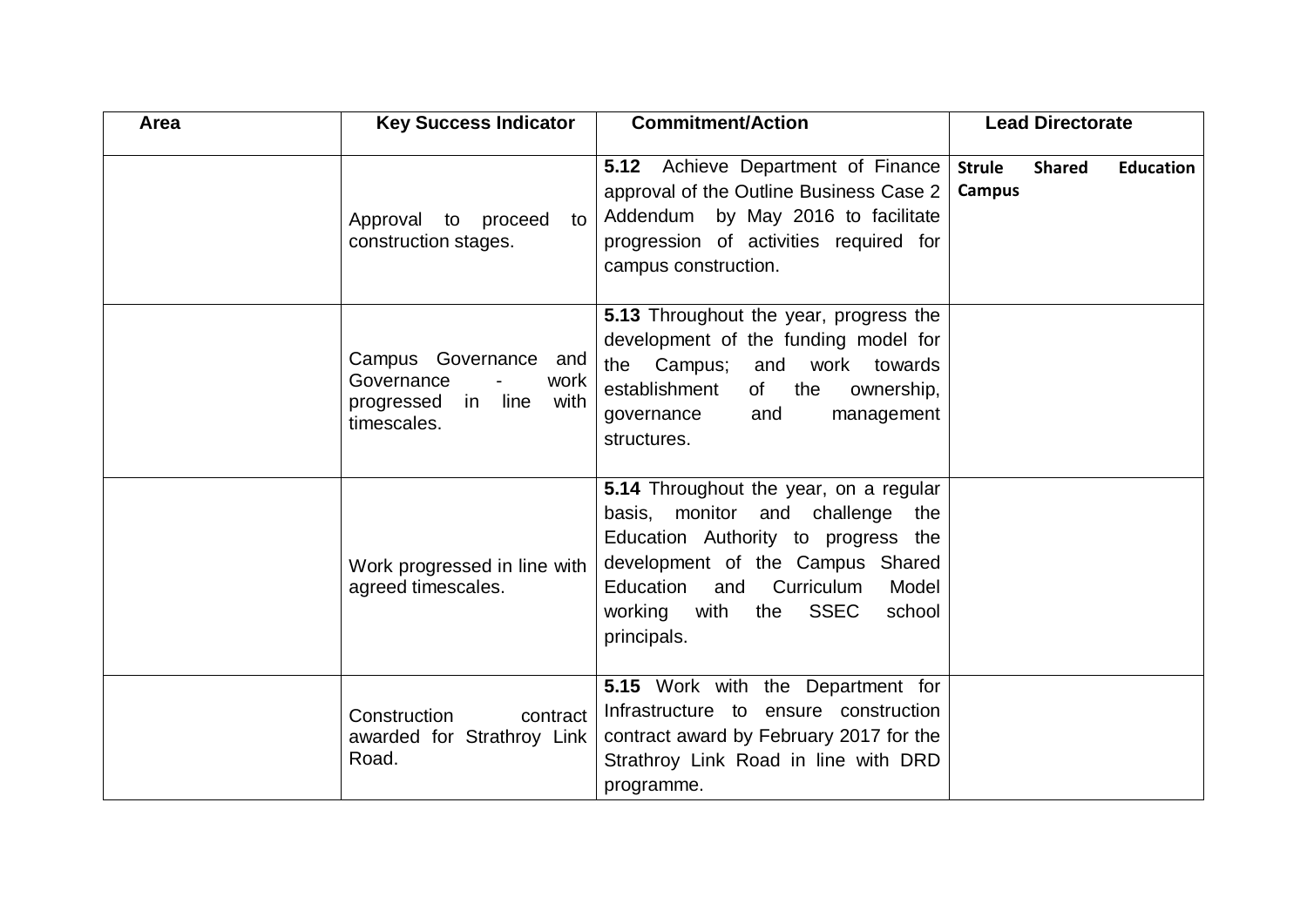| Area                        | <b>Key Success Indicator</b>                                                                                                                                          | <b>Commitment/Action</b>                                                                                                                                                                                                  | <b>Lead Directorate</b>                            |
|-----------------------------|-----------------------------------------------------------------------------------------------------------------------------------------------------------------------|---------------------------------------------------------------------------------------------------------------------------------------------------------------------------------------------------------------------------|----------------------------------------------------|
| <b>Strategic Investment</b> | Prioritised<br>works<br>capital<br>programme delivered within<br>timescale and budget                                                                                 | 5.16<br>31<br>At<br>March<br>2017<br>have<br>successfully delivered, in conjunction<br>with the EA, a programme of prioritised<br>capital works covering Major Works,<br><b>Schools</b><br>Enhancement Programme,         | <b>Investment</b><br>and<br><b>Infrastructure</b>  |
|                             | <b>Start</b><br>Fresh<br>Agreement<br>Capital Programme                                                                                                               | Minor Works and youth projects.<br>5.17<br>(with<br>NIO/HMT)<br>Agree<br>a<br>Programme of Shared and Integrated<br>Capital Projects. Deliver these projects<br>in line with the plans agreed.                            |                                                    |
|                             | Effective use of available<br>capital budget for investment<br>in line with strategic priorities<br>Publication of DE Asset<br>Management Plan                        | 5.18 Deliver an annual outturn of 98% or<br>more on DE's capital budget.<br>5.19 Publish DE Asset Management<br>Plan by 28 February 2017.                                                                                 |                                                    |
| <b>Digital Technologies</b> | grant-aided<br>schools<br>All<br>continuing to have access to<br>a high level of ICT provision                                                                        | 5.20 Throughout 2016/17 secure the<br>provision of effective, centrally managed<br>digital services to assist teaching,<br>learning, educational improvement and<br>management (contract in place providing<br>services). | <b>Curriculum, Qualifications</b><br>and Standards |
| <b>School Funding</b>       | Arrangements for delegating<br>funding to schools that are<br>transparent, equitable and<br>supportive<br>0f<br>the<br>Department's<br>wider<br>policy<br>objectives. | 5.21<br>By the end of March 2017<br>complete the transfer of the voluntary<br>grammar<br>and<br>maintained<br>grant<br>integrated schools' Funding Authority<br>function to the Education Authority.                      | <b>Finance</b>                                     |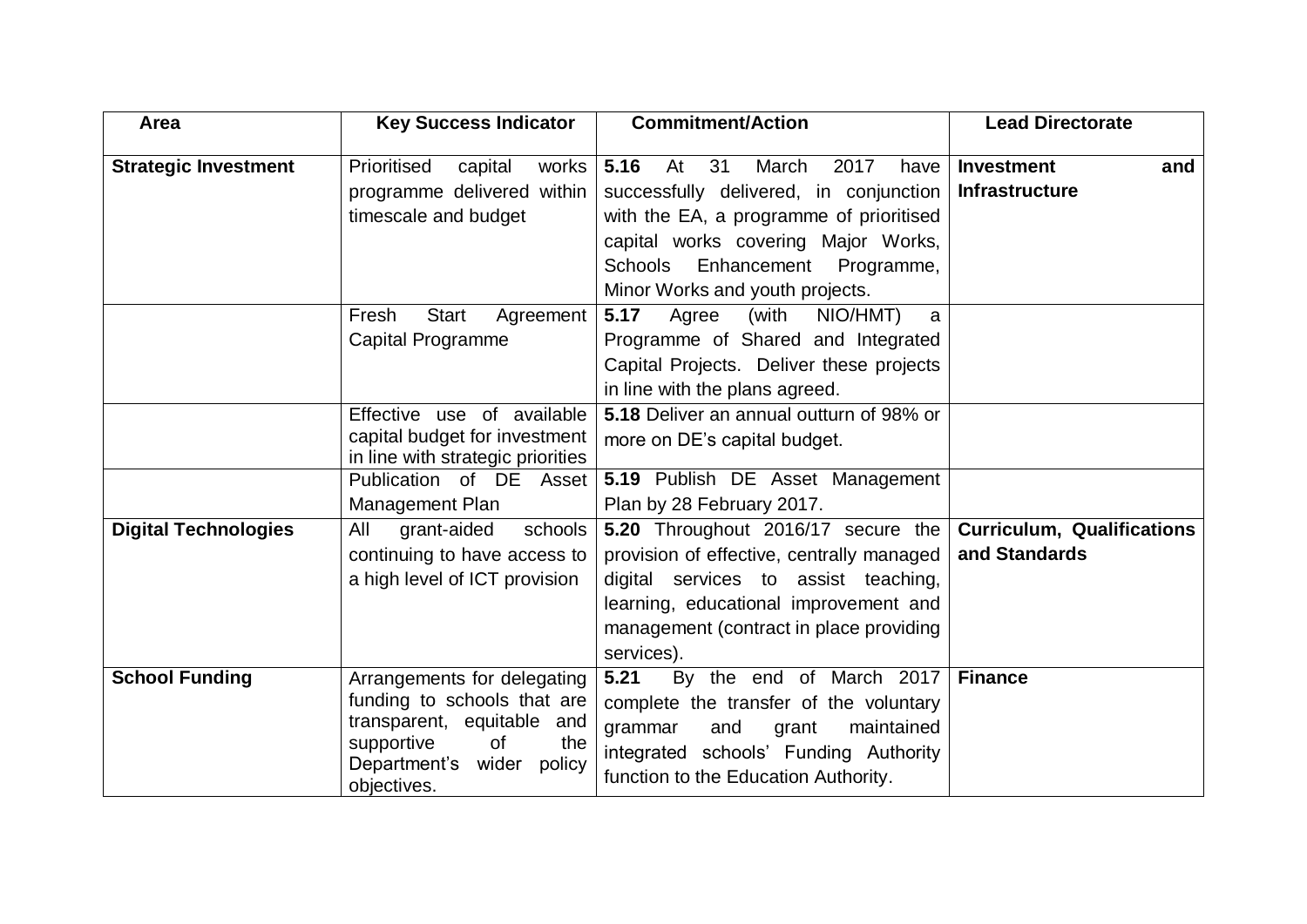| Area | <b>Key Success Indicator</b> | <b>Commitment/Action</b>                                                                                                                                                          | <b>Lead Directorate</b> |
|------|------------------------------|-----------------------------------------------------------------------------------------------------------------------------------------------------------------------------------|-------------------------|
|      |                              | 5.22 Keep the funding arrangements for   Area<br>schools under review, to ensure they Admissions and Shared                                                                       | Planning,               |
|      |                              | continue to deliver the Department's   Campuses / Finance<br>policy objectives, including area based<br>and sustainability,<br>planning<br>and<br>demonstrate value for<br>money. |                         |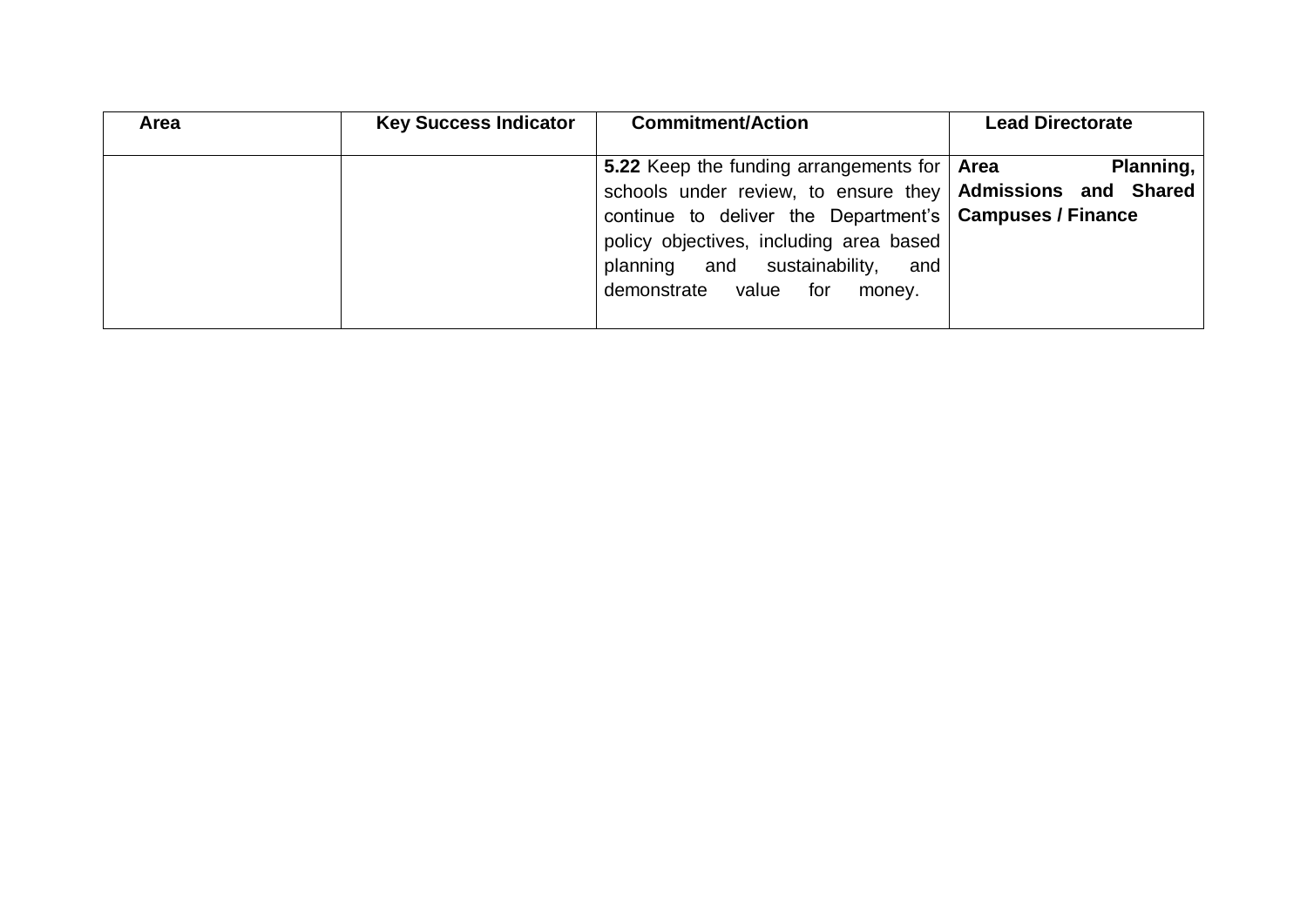#### **CORPORATE GOAL 6: TRANSFORMING THE GOVERNANCE AND MANAGEMENT OF EDUCATION**

| Area                                                                           | <b>Key Success Indicator</b>                                                                                                            | <b>Commitment/Action</b>                                                                                                                                                                                                                                                                                                                                                                                                         | <b>Lead Directorate</b>                                  |
|--------------------------------------------------------------------------------|-----------------------------------------------------------------------------------------------------------------------------------------|----------------------------------------------------------------------------------------------------------------------------------------------------------------------------------------------------------------------------------------------------------------------------------------------------------------------------------------------------------------------------------------------------------------------------------|----------------------------------------------------------|
| <b>of</b><br><b>Restructuring</b><br><b>Education</b><br><b>Administration</b> | region-wide<br>$\mathsf{A}$<br>common<br>approach implemented in<br>key Education Authority<br>service areas.                           | 6.1 Ensure that a programme of work is   Education<br>agreed and progressed by 31 March<br>2017 to review and redesign the delivery<br>of key EA services within a single,<br>regional structure, focusing on equality<br>of access and consistency in the<br>delivery of Departmental policies.                                                                                                                                 | <b>Authority</b><br><b>Delivery</b>                      |
| <b>Children's Services</b>                                                     | <b>Work</b><br>in<br>progressed<br>accordance<br>with<br>agreed<br>timescales                                                           | 6.2 By May 2016 complete the work<br>necessary for a new Department of<br>Education that includes responsibility for<br>children's services as part of the wider<br>reform of Northern Ireland Civil Service<br>departments.                                                                                                                                                                                                     | <b>Equality and All Ireland</b>                          |
| Arm's<br><b>Other</b><br>Length<br><b>Bodies (ALBs)</b>                        | Governance<br>and<br>accountability arrangements<br>the<br>Department's<br>in.<br>ALBs<br>remaining<br>are<br>appropriate and effective | 6.3 During 2016/17, ensure governance<br>and accountability arrangements for<br>Comhairle na Gaelscolaíochta, the<br>General Teaching Council for Northern<br>Ireland and the Northern Ireland Council<br>for Integrated Education are appropriate<br>and effective, including implementation<br>of special governance measures for<br>Comhairle na Gaelscolaíochta and the<br>General Teaching Council for Northern<br>Ireland. | <b>Collaborative</b><br><b>Education</b><br>and Practice |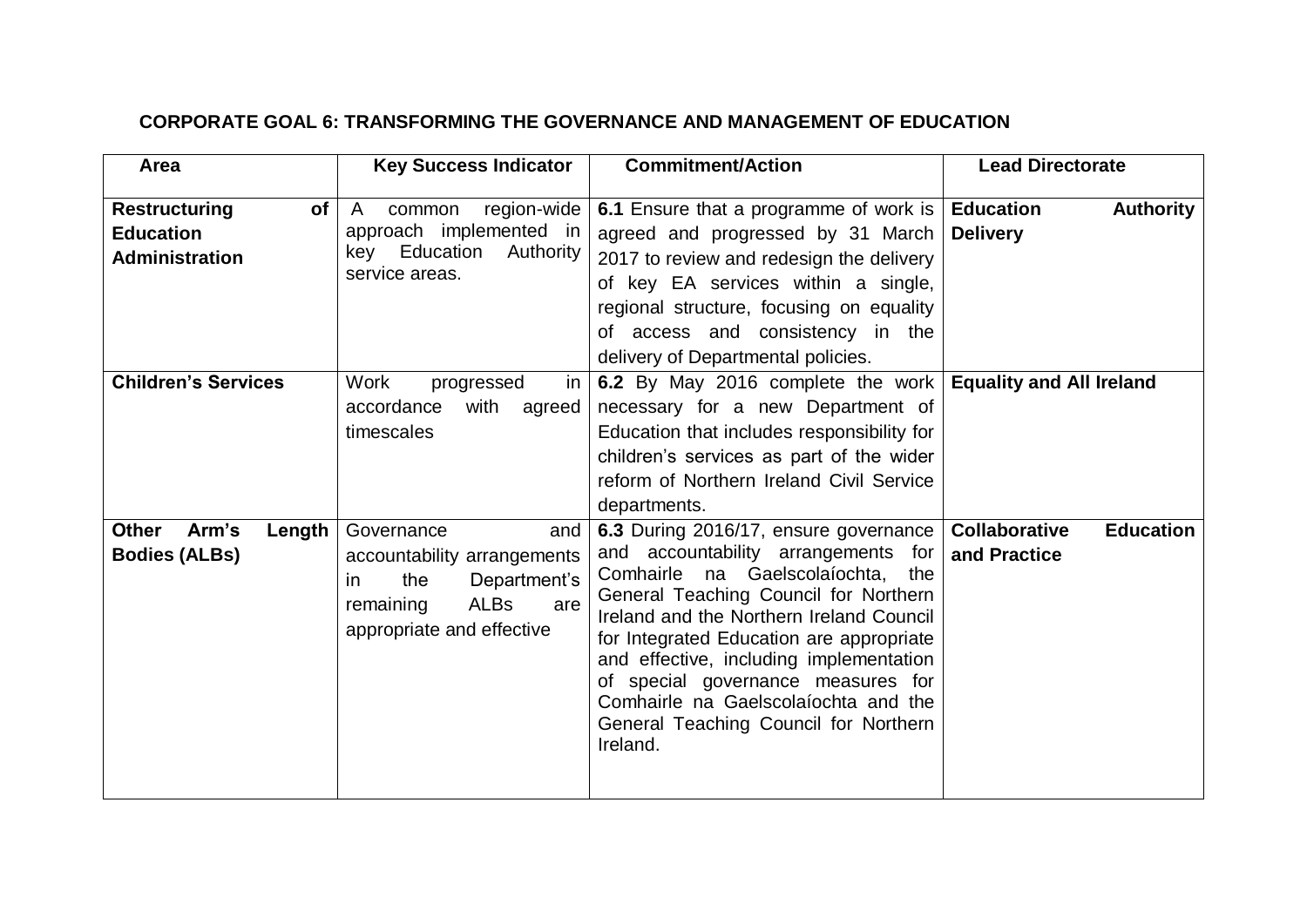| Area                            | <b>Key Success Indicator</b>                                                                                                  | <b>Commitment/Action</b>                                                                                                                                                                                                                                                                                                           | <b>Lead Directorate</b>                              |
|---------------------------------|-------------------------------------------------------------------------------------------------------------------------------|------------------------------------------------------------------------------------------------------------------------------------------------------------------------------------------------------------------------------------------------------------------------------------------------------------------------------------|------------------------------------------------------|
|                                 |                                                                                                                               | 6.4 Carry out review of the role of the<br>General Teaching Council for Northern<br>accordance<br>Ireland<br>in<br>with<br>its<br>Management Statement and Financial<br>Memorandum and in light of the on-<br>implementation<br>the<br>going<br>0f<br>the<br>recommendations<br>0f<br><b>Board</b><br><b>Effectiveness Review.</b> |                                                      |
| North-south<br>joint<br>working | Improved<br><b>Cross</b><br>border<br>collaboration and delivery                                                              | 6.5 Continue to work effectively and<br>collaboratively with DES<br>in taking<br>forward the priorities agreed by both<br>Ministers at the NSMC Educational<br>Sectoral meeting.                                                                                                                                                   | <b>Equality and All Ireland</b>                      |
| <b>Procurement</b>              | Centre<br><b>of</b><br>Procurement<br>Expertise<br>(CoPE)<br>Accreditation achieved for<br>education<br>sector<br>procurement | 6.6 Engage with key stakeholders to<br>oversee the implementation of agreed<br>for<br>proposals<br>new<br>procurement<br>arrangements for the education sector to<br>ensure CoPE accreditation is achieved<br>at the earliest practicable opportunity.                                                                             | <b>Planning and Performance</b><br><b>Management</b> |
| <b>System Evaluation</b>        | A widely understood and<br>recognised suite of<br>performance measures for the<br>school system.                              | 6.7 Consult on the development of a<br>dashboard of measures for system<br>evaluation.                                                                                                                                                                                                                                             | <b>Curriculum, Qualifications</b><br>& Standards     |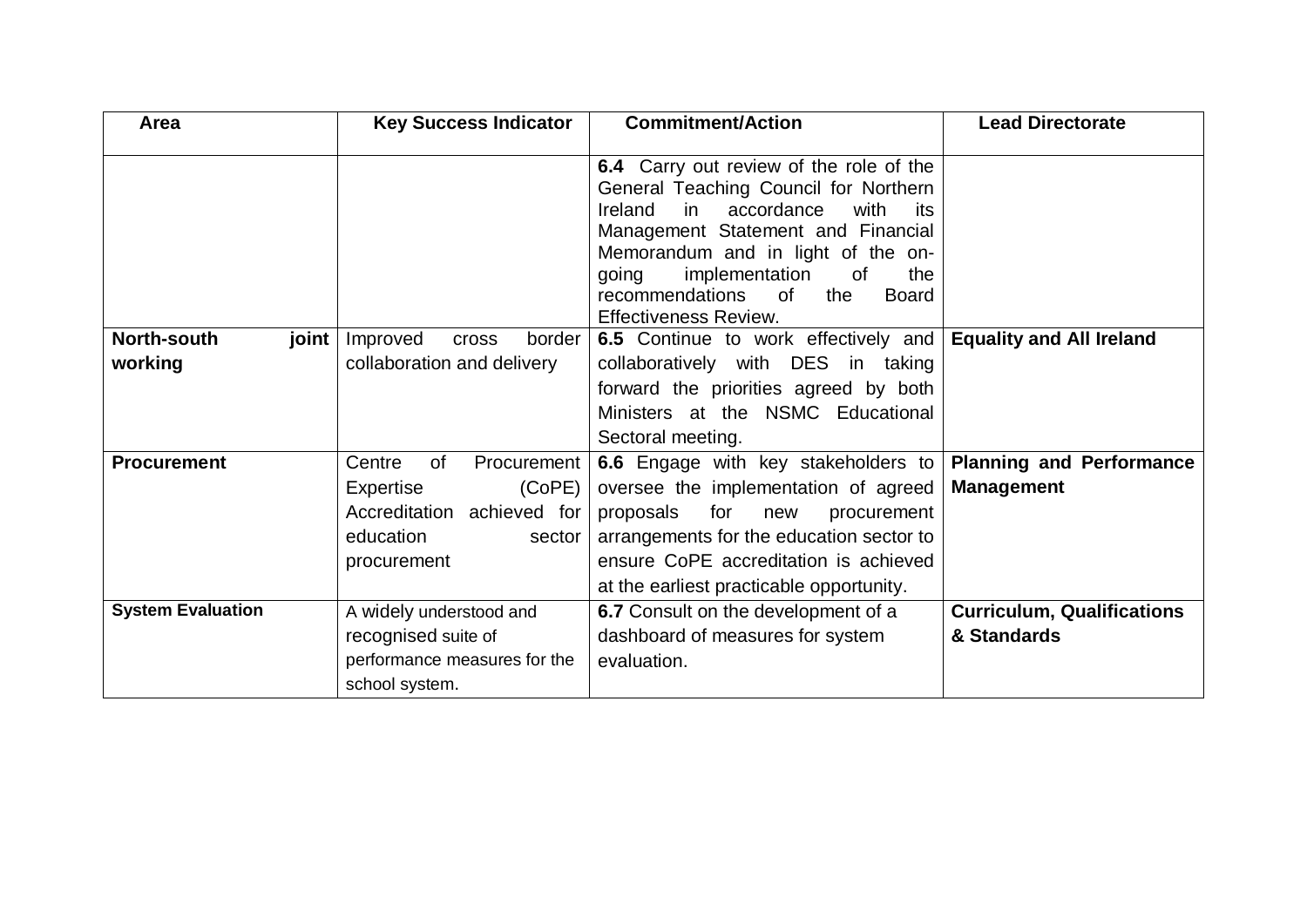#### **GOAL 7: DISCHARGING OUR CORPORATE RESPONSIBILITIES EFFECTIVELY**

| Area | <b>Key Success Indicator</b> | <b>Commitment/Action</b>                                                                                                                                                                                                                                                                    | <b>Lead Directorate</b>         |
|------|------------------------------|---------------------------------------------------------------------------------------------------------------------------------------------------------------------------------------------------------------------------------------------------------------------------------------------|---------------------------------|
|      |                              | 7.1 Continue the implementation of the<br>Department's Human Resources (HR)<br>Strategy 2014-17 by taking forward<br>agreed initiatives in 2016-17 HR Action<br>Plans and measuring and evaluating<br>impacts.                                                                              | <b>Equality and All Ireland</b> |
|      |                              | 7.2 Fulfil effectively our statutory duties<br>in relation to equality and good relations.                                                                                                                                                                                                  |                                 |
|      |                              | 7.3 Provide an efficient and effective<br>service to the Minister in relation to<br>Ministerial, Executive, Assembly, NSMC<br>and British Irish Council business. This<br>includes providing a high quality and<br>responsive communications service to<br>the Minister and the Department. |                                 |
|      |                              | 7.4 Throughout the year manage the   Finance<br>Department's budget to optimise the use<br>of available resources and ensure that<br>education bodies are not in breach of<br>the financial control framework.                                                                              |                                 |